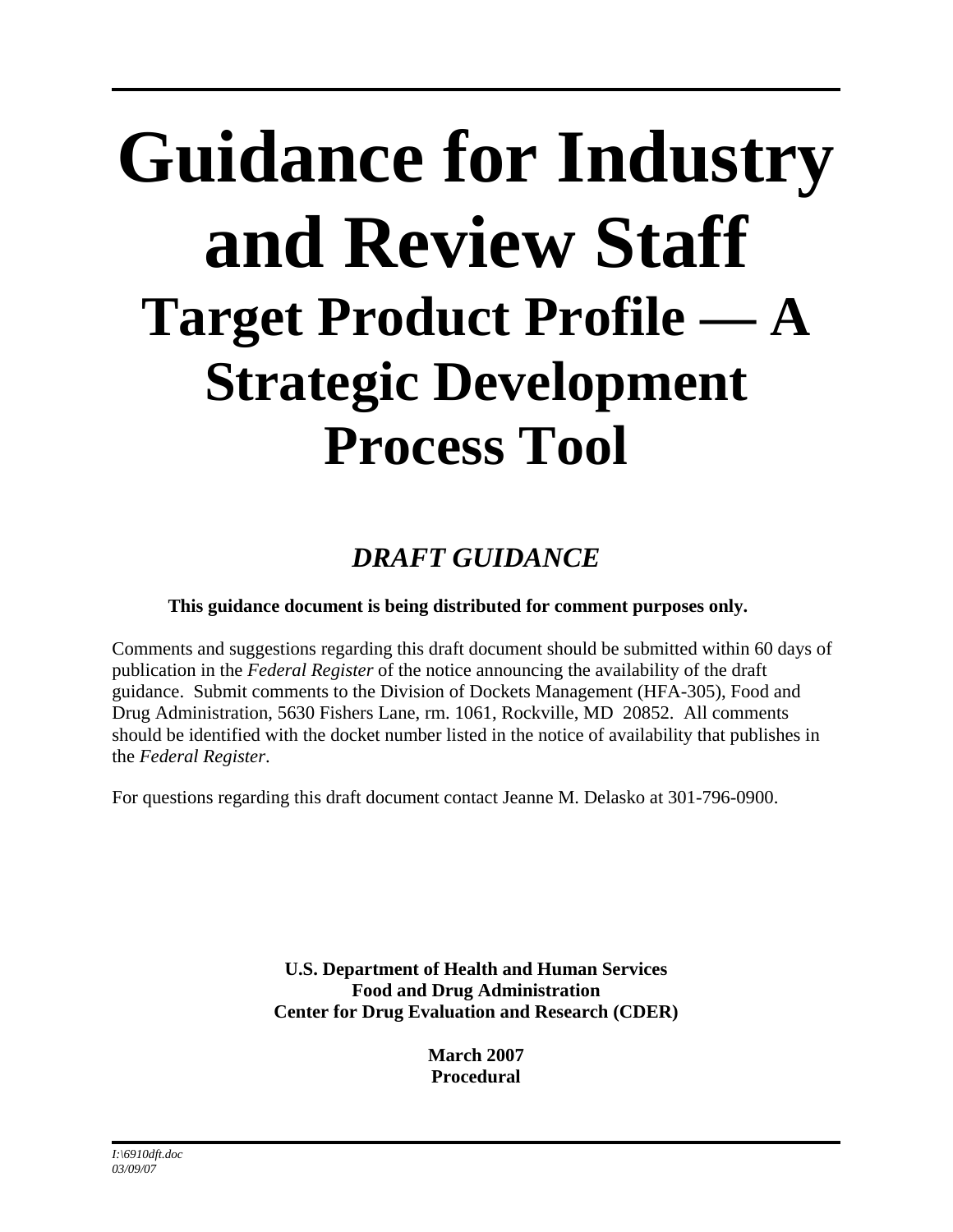# **Guidance for Industry and Review Staff Target Product Profile — A Strategic Development Process Tool**

*Additional copies are available from:* 

*Office of Training and Communications Division of Drug Information, HFD-240 Center for Drug Evaluation and Research Food and Drug Administration 5600 Fishers Lane Rockville, MD 20857 (Tel) 301-827-4573 http://www.fda.gov/cder/guidance/index.htm* 

**U.S. Department of Health and Human Services Food and Drug Administration Center for Drug Evaluation and Research (CDER)** 

> **March 2007 Procedural**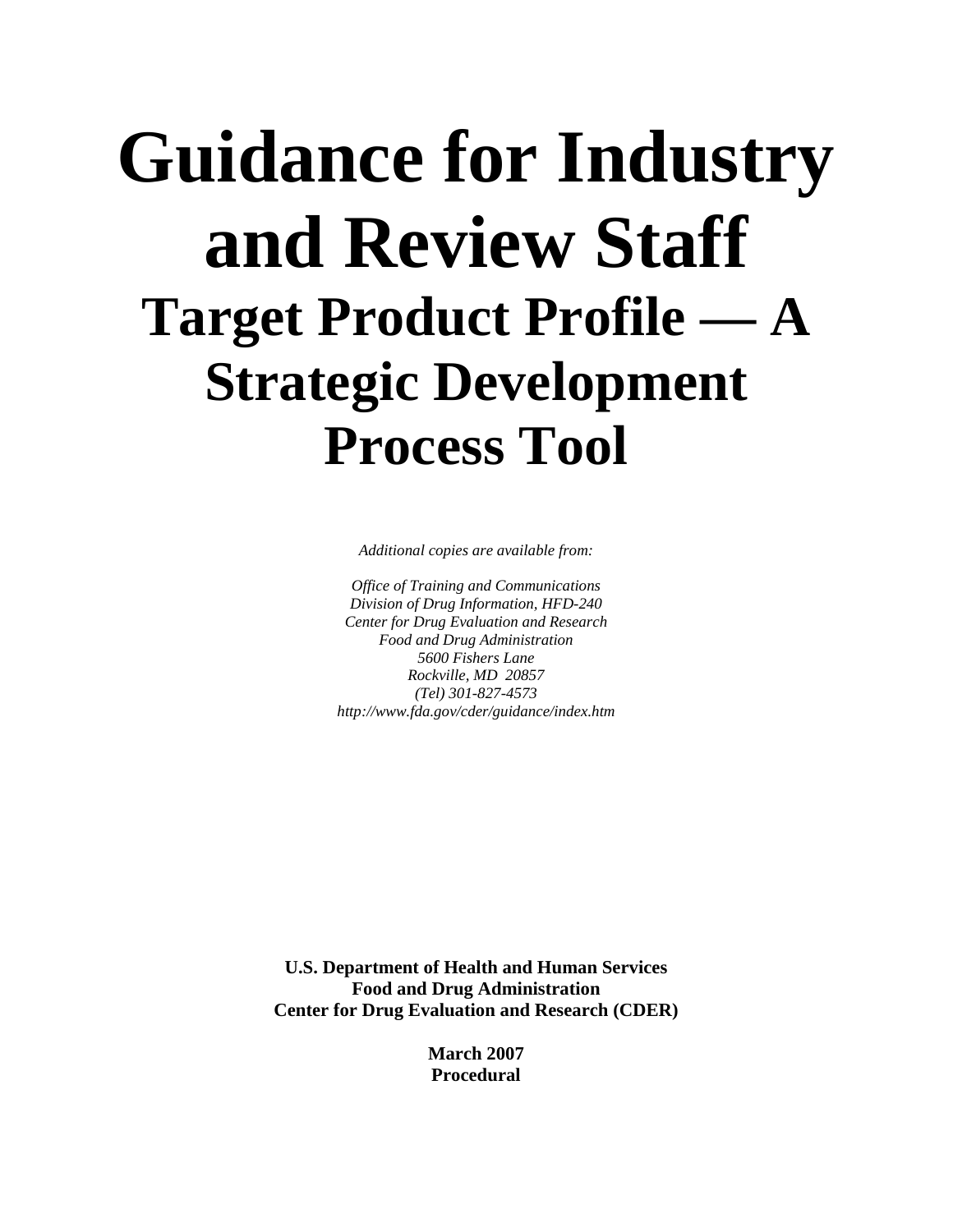#### **TABLE OF CONTENTS**

| I.             |                                                                                  |
|----------------|----------------------------------------------------------------------------------|
| II.            |                                                                                  |
| Ш.             |                                                                                  |
| A.             |                                                                                  |
| <b>B.</b>      |                                                                                  |
| C.             |                                                                                  |
| D.             |                                                                                  |
| Е.             |                                                                                  |
| IV.            |                                                                                  |
| A.             |                                                                                  |
| <b>B.</b>      |                                                                                  |
| $V_{\bullet}$  |                                                                                  |
| VI.            |                                                                                  |
|                |                                                                                  |
| A.             | Advantages of Using a TPP During Development of an Antibacterial Drug  8         |
| <b>B.</b>      | Advantages of Using a TPP During Development of a New Therapy for Osteoporosis 8 |
| $\mathbf{C}$ . |                                                                                  |
| D.             |                                                                                  |
|                |                                                                                  |
|                |                                                                                  |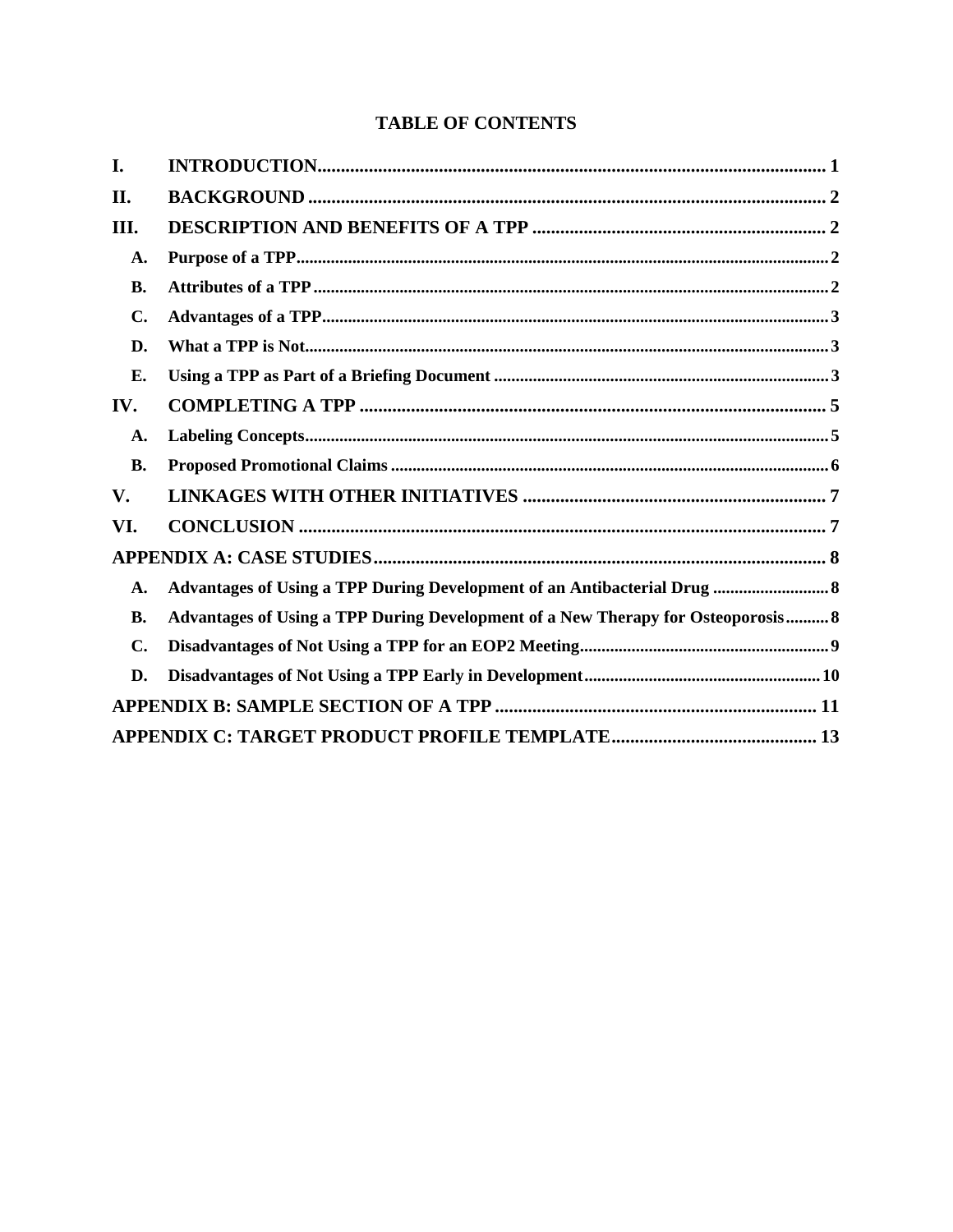## <span id="page-3-0"></span>**Guidance for Industry and Review Staff[1](#page-3-1)** <sup>1</sup> **Target Product Profile — A Strategic Development Process Tool**

8 This draft guidance, when finalized, will represent the Food and Drug Administration's (FDA's) current<br>9 thinking on this topic. It does not create or confer any rights for or on any person and does not operate to 9 thinking on this topic. It does not create or confer any rights for or on any person and does not operate to 10 bind FDA or the public. You can use an alternative approach if the approach satisfies the requirements of 11 the applicable statutes and regulations. If you want to discuss an alternative approach, contact the FDA 12 staff responsible for implementing this guidance. If you cannot identify the appropriate FDA staff, call 13 **the appropriate number listed on the title page of this guidance.** 

14 15

7

16 17

19

#### 18 **I. INTRODUCTION**

20 21 22 23 24 The purpose of this guidance is to provide sponsors and the review staff in the Center for Drug Evaluation and Research (CDER) at the Food and Drug Administration (FDA) with information regarding target product profiles (TPPs). A *TPP* is a format for a summary of a drug development program<sup>[2](#page-3-2)</sup> described in terms of labeling concepts. A TPP can be prepared by a sponsor and then shared with the appropriate FDA review staff to facilitate communication

25 regarding a particular drug development program. Submission of a TPP is voluntary.

26

27 This guidance describes the purpose of a TPP, its advantages, and its optimal use. It also

28 provides guidance on how to complete a TPP and relates case studies that demonstrate a TPP's

- 29 usefulness.
- 30

31 FDA's guidance documents, including this guidance, do not establish legally enforceable

32 responsibilities. Instead, guidances describe the Agency's current thinking on a topic and should

33 be viewed only as recommendations, unless specific regulatory or statutory requirements are

34 cited. The use of the word *should* in Agency guidances means that something is suggested or

35 recommended, but not required. Although guidance documents do not legally bind FDA, review

36 staff may depart from guidance documents only with appropriate justification and supervisory

37 concurrence.

 $\overline{a}$ 

<span id="page-3-1"></span><sup>&</sup>lt;sup>1</sup> This guidance has been prepared by the Office of New Drugs in the Center for Drug Evaluation and Research (CDER) at the Food and Drug Administration.

<span id="page-3-2"></span><sup>&</sup>lt;sup>2</sup> For the purposes of this guidance, all references to *drug* include both human drugs and therapeutic biological products unless otherwise noted.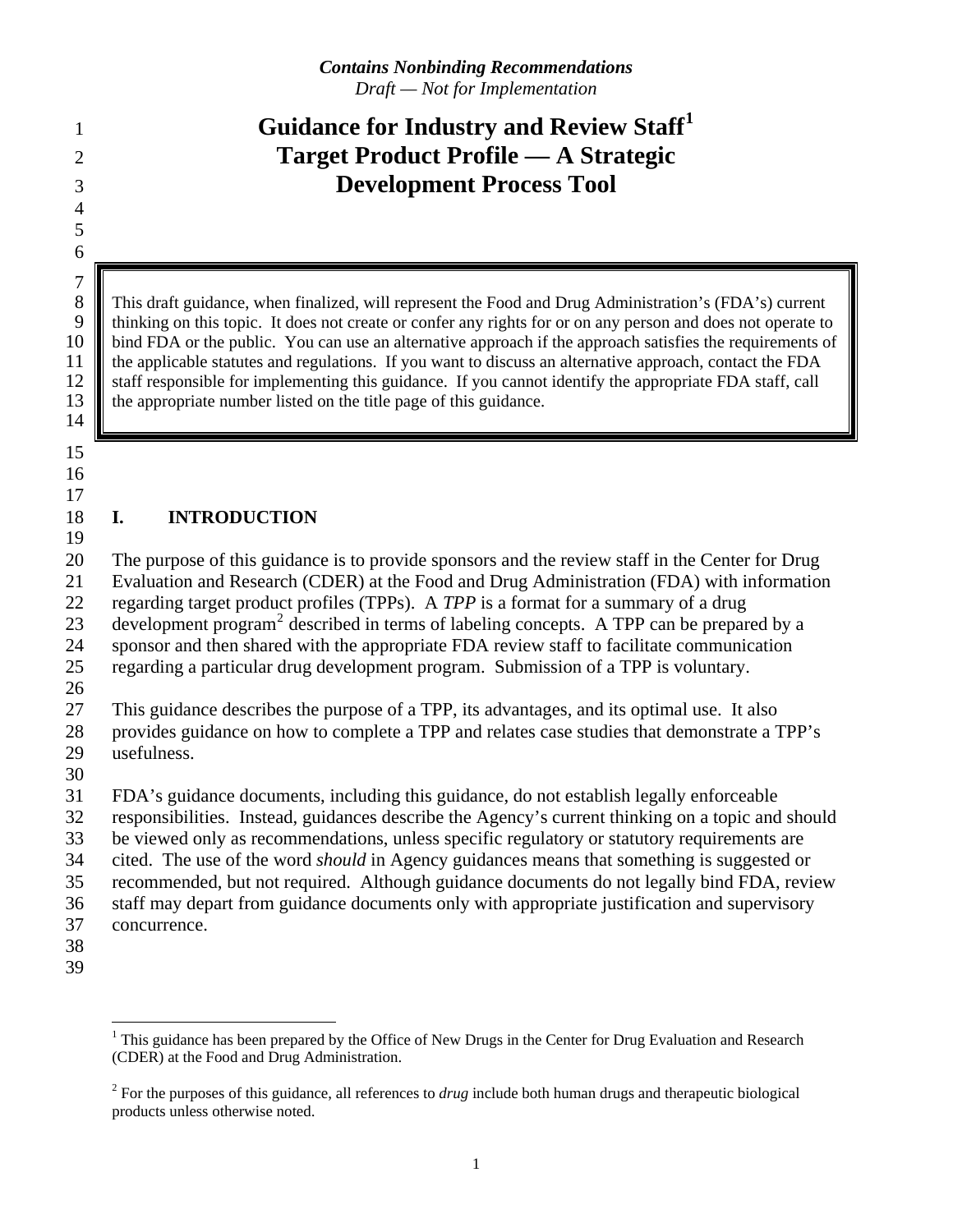*Draft — Not for Implementation* 

#### <span id="page-4-0"></span>40 **II. BACKGROUND**

41

42 43 44 45 46 47 48 In 1997, a Clinical Development Working Group composed of representatives from the FDA and pharmaceutical sponsors began discussions on ways to improve sponsor and FDA interactions in the drug development process. The working group recommended use of a template that provides a summary of drug labeling concepts to focus discussions and aid in the understanding between sponsors and the FDA. The name given to this template was the target product profile. Experience with TPP-focused meetings with sponsors at the FDA has indicated that such

49 50 51 52 53 documents can be useful (see Appendix A). An efficient dialogue between a sponsor and the FDA during the drug development process can minimize the risk of late-stage drug development failures, increase the probability that optimal safety and efficacy data are available in a timely manner, improve labeling content, and possibly decrease the total time involved with drug development.

54

### 55

#### 56 57

58

#### **A. Purpose of a TPP**

**III. DESCRIPTION AND BENEFITS OF A TPP** 

59 60 61 62 63 64 65 66 67 68 69 70 71 The purpose of a TPP is to provide a format for discussions between a sponsor and the FDA that can be used throughout the drug development process, from pre-investigational new drug application (pre-IND) or investigational new drug application (IND) phases of drug development through postmarketing programs to pursue new indications or other substantial changes in labeling. The TPP embodies the notion of *beginning with the goal in mind*. That is, the sponsor specifies the labeling concepts that are the goals of the drug development program, documents the specific studies intended to support the labeling concepts, and then uses the TPP to assist in a constructive dialogue with the FDA. The ideal version of what the sponsor would like to *claim in labeling* guides the design, conduct, and analysis of clinical trials to maximize the efficiency of the development program. Ideally, the final version of the TPP will be similar to the annotated draft labeling submitted with a new drug application (NDA) or biologics license application (BLA).

72

74

## 73

#### **B. Attributes of a TPP**

75 76 77 78 79 80 81 82 83 84 85 Ideally, the TPP provides a statement of the *overall intent* of the drug development program, and gives information about the drug *at a particular time* in development. Usually, the TPP is organized according to the key sections in the drug labeling and links drug development activities to specific concepts intended for inclusion in the drug labeling. The sponsor can draft and update pertinent sections of the template that are intended to support the specific statements in labeling. The sponsor can also use these updated versions of the TPP in preparation for discussions with FDA review staff to identify the most important development goals for the drug. The TPP is a *dynamic* summary that changes as knowledge of the drug increases. For optimal use, we recommend that the TPP be updated regularly to reflect new information about the drug and changes in the clinical development program.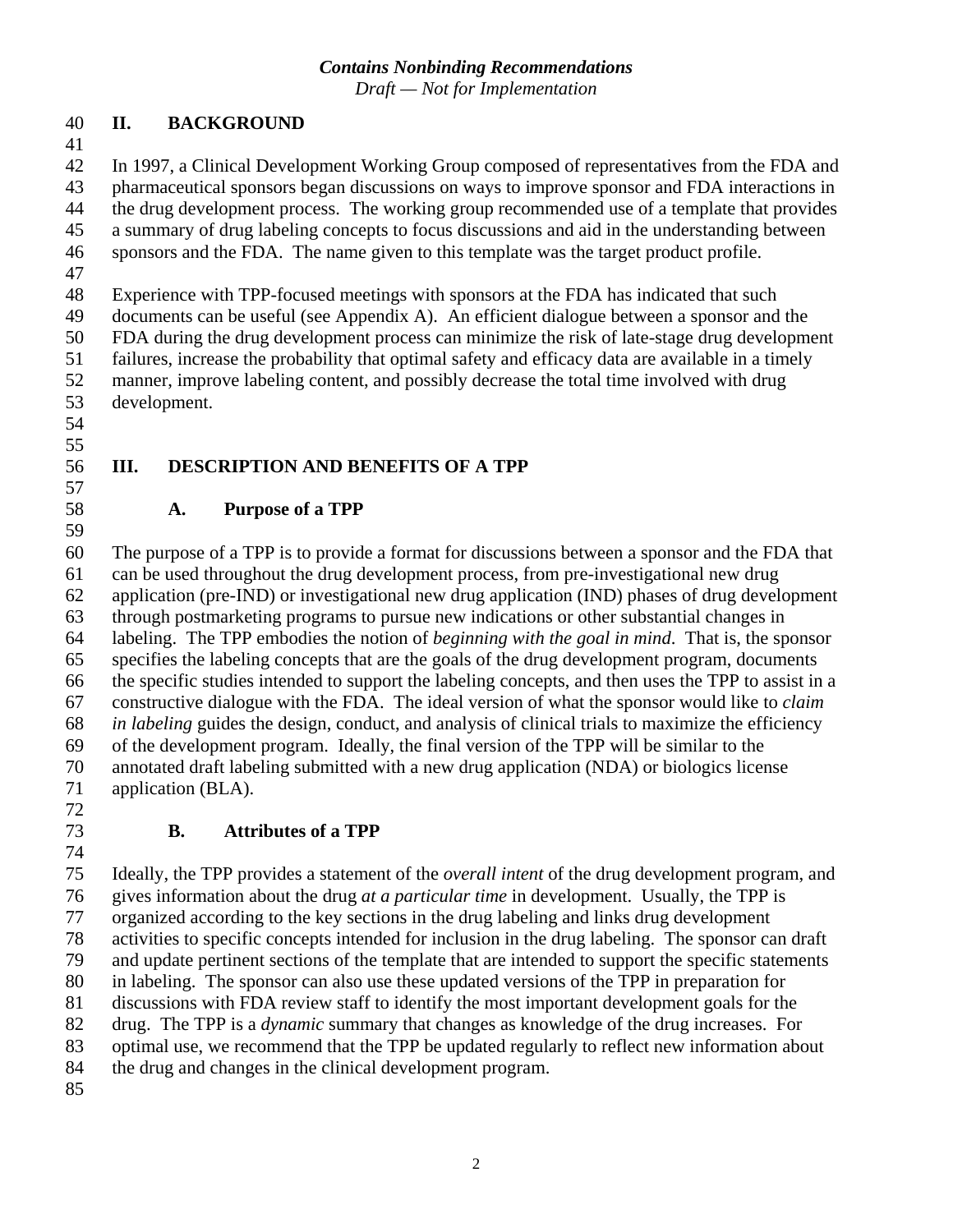<span id="page-5-0"></span>

| 86  | Generally, the final TPP is shorter than the ultimate annotated draft labeling since it captures    |  |  |  |
|-----|-----------------------------------------------------------------------------------------------------|--|--|--|
| 87  | only a summary of the drug development activities and concepts. Early TPPs can be brief             |  |  |  |
| 88  | depending on the status of the sponsor's development process.                                       |  |  |  |
| 89  |                                                                                                     |  |  |  |
| 90  | $C_{\bullet}$<br><b>Advantages of a TPP</b>                                                         |  |  |  |
| 91  |                                                                                                     |  |  |  |
| 92  | A well-organized TPP can save meeting time for discussion of issues by eliminating the need for     |  |  |  |
| 93  | a sponsor's introduction to the history of the drug development program. Sponsors can also use      |  |  |  |
| 94  | a TPP to streamline their interactions with FDA review staff by distinguishing TPP entries and      |  |  |  |
| 95  | sections that have been previously discussed from entries that are the current or future focus of a |  |  |  |
| 96  | discussion. This process can eliminate the need to revisit the established entries, unless the      |  |  |  |
| 97  | development goals change or new scientific issues emerge. The use of a TPP is especially            |  |  |  |
| 98  | important at pre-new drug application (pre-NDA) and pre-biologics license application (pre-         |  |  |  |
| 99  | BLA) meetings, when it can help the review staff focus on a sponsor's goals and make sure           |  |  |  |
| 100 | previously discussed items have not changed when the sponsor submits an NDA or BLA. In a            |  |  |  |
| 101 | Briefing Document, a sponsor can use a TPP to quickly update new FDA or sponsor personnel           |  |  |  |
| 102 | who join the program.                                                                               |  |  |  |
| 103 |                                                                                                     |  |  |  |
| 104 | A TPP enables a sponsor to pursue the desired outcome (i.e., approval and optimal labeling of a     |  |  |  |
| 105 | safe and effective drug) in the most efficient manner with respect to FDA interaction because all   |  |  |  |
| 106 | such interaction is focused on the explicitly stated goals of the development program.              |  |  |  |
| 107 |                                                                                                     |  |  |  |
| 108 | The TPP is part of the proprietary IND file.                                                        |  |  |  |
| 109 |                                                                                                     |  |  |  |
| 110 | D.<br>What a TPP is Not                                                                             |  |  |  |
| 111 |                                                                                                     |  |  |  |
| 112 | Submission of a TPP is voluntary and is not required for granting an end-of-phase 2 (EOP2) or       |  |  |  |
| 113 | other meeting with sponsors.                                                                        |  |  |  |
| 114 |                                                                                                     |  |  |  |
| 115 | A TPP does not represent an implicit or explicit obligation on the sponsor's part to pursue all     |  |  |  |
| 116 | stated goals. Providing a TPP summary does not constrain the sponsor to submit draft labeling       |  |  |  |
| 117 | in an NDA or BLA that is identical to the TPP.                                                      |  |  |  |
| 118 |                                                                                                     |  |  |  |
| 119 | The TPP does not represent a commitment or an obligation on the FDA's part to consider the          |  |  |  |
| 120 | resultant evidence as adequate to attain approval. FDA concordance with part or all of the TPP      |  |  |  |
| 121 | does not represent a commitment to approve the identical language in the final label.               |  |  |  |
| 122 |                                                                                                     |  |  |  |
| 123 | <b>Using a TPP as Part of a Briefing Document</b><br>Е.                                             |  |  |  |
| 124 |                                                                                                     |  |  |  |
| 125 | Regulatory procedures and Agency recommendations introduced in recent years provide                 |  |  |  |
| 126 | sponsors with standardized mechanisms to prepare sound drug development proposals, submit           |  |  |  |
| 127 | them to the FDA for review, and engage in a structured dialogue to reach an understanding of the    |  |  |  |
| 128 | FDA's thinking on various aspects of a drug development program. Specifically, regulations          |  |  |  |
| 129 | related to EOP2 meetings (21 CFR 312.47(b)), the guidance for industry Formal Meetings With         |  |  |  |
|     |                                                                                                     |  |  |  |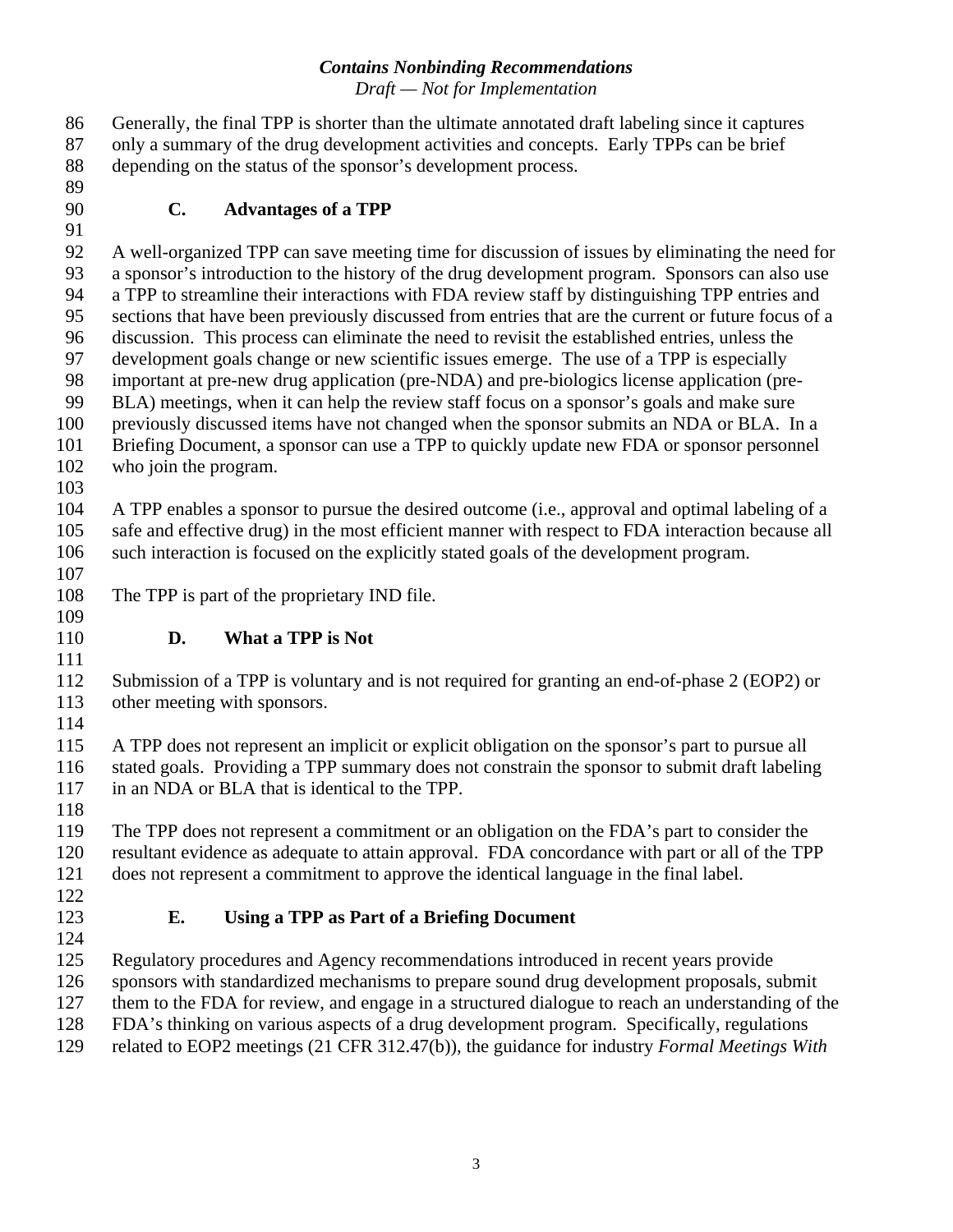*Sponsors and Applicants for PDUFA Products*, [3](#page-6-0) and the guidance for industry *Special Protocol Assessment* all contribute to fostering an environment that encourages proactive dialogue between sponsors and FDA review staff on drug development programs. FDA regulations and guidances such as those relating to drugs and biologics with a fast track designation, [4](#page-6-1) drugs for 130 131 132 133 134 135 136 137 138 139 140 141 142 143 144 145 146 147 148 149 150 151 152 153 154 155 156 157 158 159 160 161 162 163 164 165 severely debilitating or life-threatening diseases (21 CFR 312.82), and drugs and biologics pursuing accelerated approval (21 CFR part 314, subpart H) further recognize and reinforce structured, proactive dialogue. The TPP summary goes a step further in the recognition of the value of proactive dialogue. The TPP enhances a sponsor's effort in preparing a Briefing Document that will provide the basis for a constructive milestone meeting with review staff. With respect to meetings between a sponsor and the review staff, the guidance for industry *Formal Meetings With Sponsors and Applicants for PDUFA Products* states the following key points: • The sponsor should prepare and submit a *Briefing Document* (also referred to as an *information package*), including specific information on the sponsor's clinical development plan and specific questions from the sponsor posed to the review staff for feedback. • The review staff will review and discuss the background information, as well as the sponsor's questions, in advance of the meeting. • The meeting's dialogue will focus on the questions posed to the review staff, thereby providing constructive feedback. A TPP can provide the structure to such a Briefing Document and help ensure the sponsor presents all relevant medical and scientific information in the context of the overall drug development goals. The TPP itself can assist in the achievement and maintenance of constructive feedback and understanding between the FDA and sponsor, which is critical for successful drug development. The FDA official meeting minutes should reflect when the sponsor submitted a TPP and the review staff and the sponsor discussed its contents. For the meetings, the TPP should be attached as an appendix to the official meeting minutes.

 $\overline{a}$ 

<span id="page-6-0"></span> $3$  We update guidances periodically. To make sure you have the most recent version of a guidance, check the CDER guidance Web page at http://www.fda.gov/cder/guidance/index.htm.

<span id="page-6-1"></span><sup>4</sup> See the guidance for industry *Fast Track Drug Development Programs — Designation, Development, and Application Review* (http://www.fda.gov/cder/guidance/index.htm).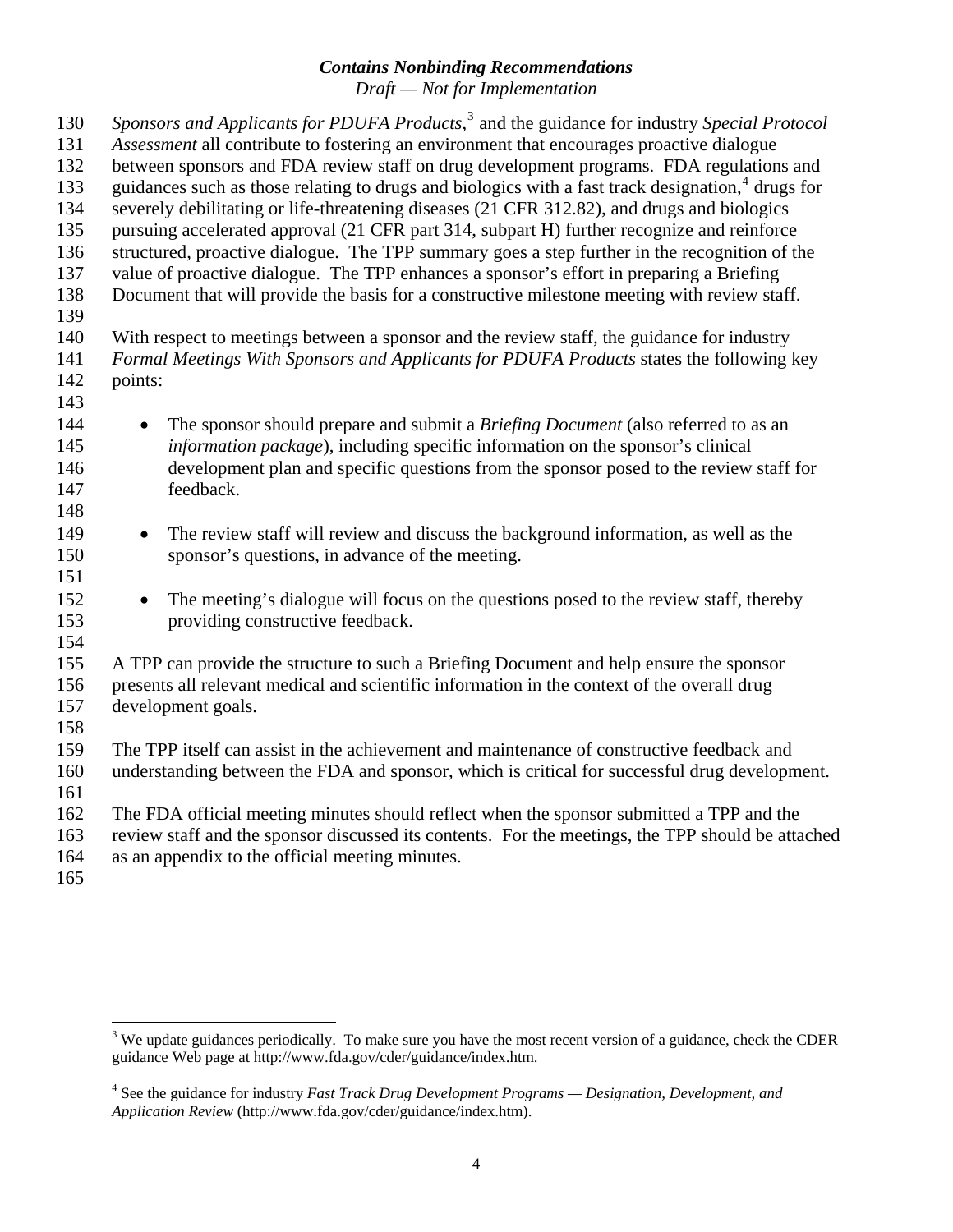167

168

## <span id="page-7-0"></span>166 **IV. COMPLETING A TPP**

**A. Labeling Concepts** 

169 170 171 172 173 174 The TPP can include information from each discipline. Usually, the TPP briefly summarizes the specific studies (both planned and completed) that will supply the evidence for each conclusion that is a labeling concept. The TPP should be organized according to key sections in the drug's labeling. Typical key sections from which a sponsor can choose, depending on the nature of the meeting, include:

- 175
- 176 • Indications and Usage
- 177 • Dosage and Administration
- 178 • Dosage Forms and Strengths
- 179 • Contraindications
- 180 • Warnings and Precautions
- 181 • Adverse Reactions
- 182 • Drug Interactions
- 183 • Use in Specific Populations
- 184 • Drug Abuse and Dependence
- 185 • Overdosage
- 186 • Description
- 187 • Clinical Pharmacology
- 188 • Nonclinical Toxicology
- 189 • Clinical Studies
- 190 • References
- 191 • How Supplied/Storage and Handling
- 192 • Patient Counseling Information
- 193

194 195 196 The Target Product Profile Template, shown in Appendix C, details the information (in *italics*) that we suggest sponsors include in each section.<sup>[5](#page-7-1)</sup> In general, we recommend sponsors use the following steps to complete a TPP:

197

- 198 199 200 201 202 203 1. Sponsors should complete the appropriate sections (see Appendix B for an example of a completed section of a TPP) depending on the drug, stage of development, and the questions and issues they wish to discuss with the review staff. Sponsors can delete nonrelevant sections or add additional subsections. Each section contains the following areas:
	- a. **Target.** This area should include labeling language sponsors hope to achieve based on the outcome of the indicated studies.
	- b. **Annotations.** This area should include summary information regarding completed or planned studies to support the target. Sponsors should also include the protocol

<span id="page-7-1"></span><sup>&</sup>lt;sup>5</sup> A clean copy of the Target Product Profile Template can be found at http://www.fda.gov/cder/regulatory/TPP/default.htm.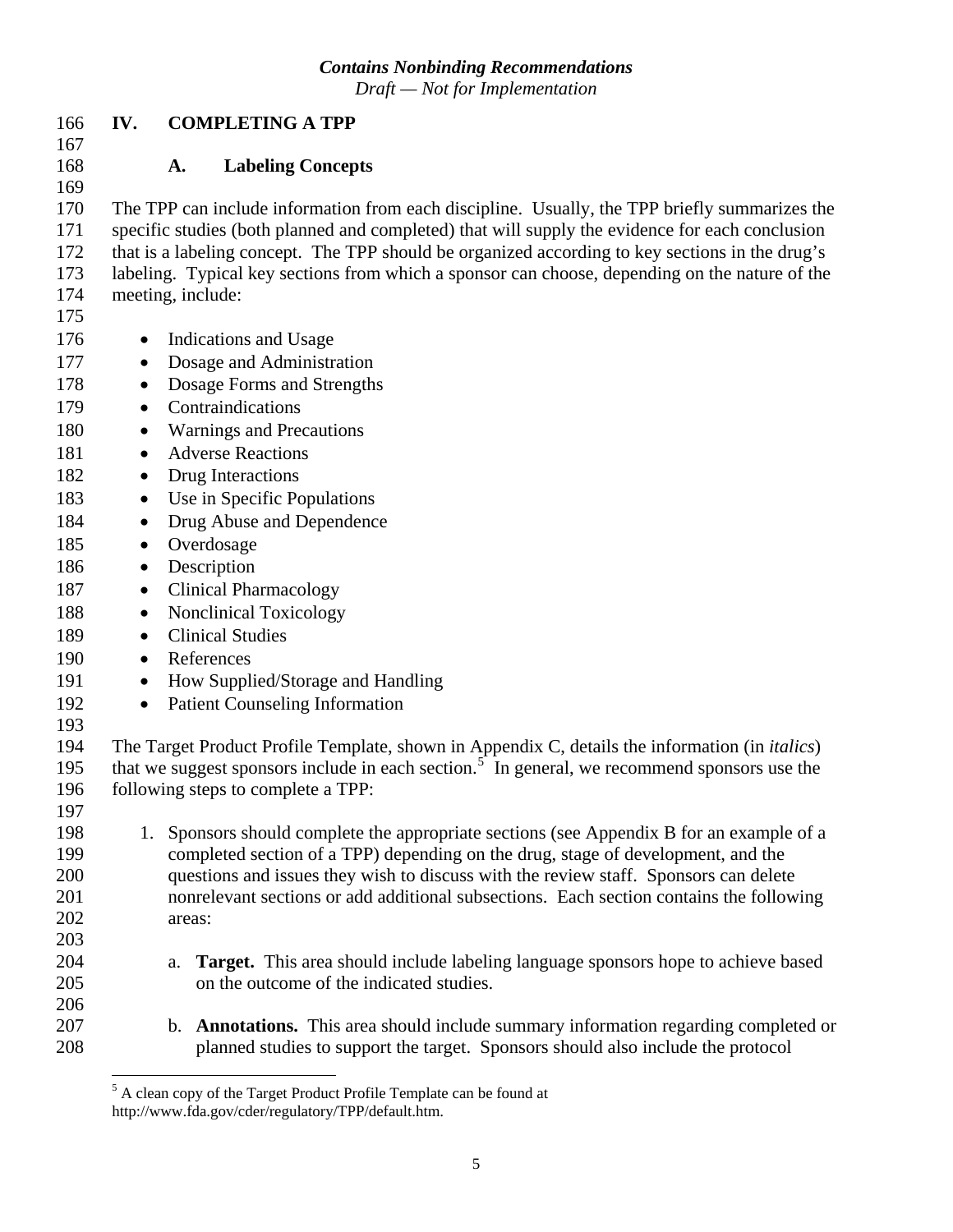<span id="page-8-0"></span>

| 209<br>210<br>211<br>212<br>213        | number, serial number, and submission date that will help guide discussion about the<br>overall development program, the number of studies, and how sponsors will conduct<br>the studies. Sponsors can include additional information about the studies, but they<br>should avoid repeating detail contained elsewhere in the Briefing Document.                                                                                                           |
|----------------------------------------|------------------------------------------------------------------------------------------------------------------------------------------------------------------------------------------------------------------------------------------------------------------------------------------------------------------------------------------------------------------------------------------------------------------------------------------------------------|
| 214<br>215<br>216<br>217<br>218        | c. <b>Comments.</b> This area should include additional information that can aid<br>communication and understanding (e.g., date of discussions with FDA review staff,<br>progress toward target, key points during discussions, key issues for discussions,<br>questions). Sponsors are encouraged to use this area to provide clarity.                                                                                                                    |
| 219<br>220<br>221<br>222<br>223<br>224 | To avoid revisiting portions of the TPP as the document evolves, sponsors should<br>indicate items they have previously discussed with the review staff by a notation (e.g.,<br><i>previously discussed on</i> ) and a reference to the interaction with the review staff (e.g.,<br>previously discussed on 05MAY2004, during EOP2 meeting). Sponsors can include this<br>notation in the Target, Annotations, or Comments area of the TPP, as applicable. |
| 225<br>226<br>227<br>228               | 2. Sponsors should update the milestone box as needed. (The milestone box appears at the<br>top of the TPP, regardless of the sections of the template completed.) Sponsors should<br>indicate a version date each time they submit an updated template.                                                                                                                                                                                                   |
| 229<br>230<br>231<br>232<br>233        | 3. Sponsors should update the template at appropriate milestones. Sponsors can highlight<br>new information. After implementation of the TPP, sponsors can continue to use the TPP<br>to help with final labeling discussions related to both initial approvals and labeling<br>supplements.                                                                                                                                                               |
|                                        |                                                                                                                                                                                                                                                                                                                                                                                                                                                            |
| 234                                    | <b>Proposed Promotional Claims</b><br><b>B.</b>                                                                                                                                                                                                                                                                                                                                                                                                            |
| 235<br>236<br>237<br>238<br>239<br>240 | A TPP can assist in a constructive dialogue with FDA review staff regarding proposed<br>promotional claims and/or presentations for use in product promotional materials and the<br>documentation of specific studies intended to support these claims. The TPP can link drug<br>development activities to specific concepts intended for proposed promotional claims.                                                                                     |
| 241<br>242                             | In general, we recommend sponsors use the following steps to complete the Target, Annotations,<br>and Comments areas of a TPP for proposed promotional claims:                                                                                                                                                                                                                                                                                             |
| 243<br>244<br>245<br>246<br>247        | 1. Target. This area should prominently state Proposed Promotional Claim(s) and should<br>include the proposed claims and/or presentations for use in the product's promotional<br>materials.                                                                                                                                                                                                                                                              |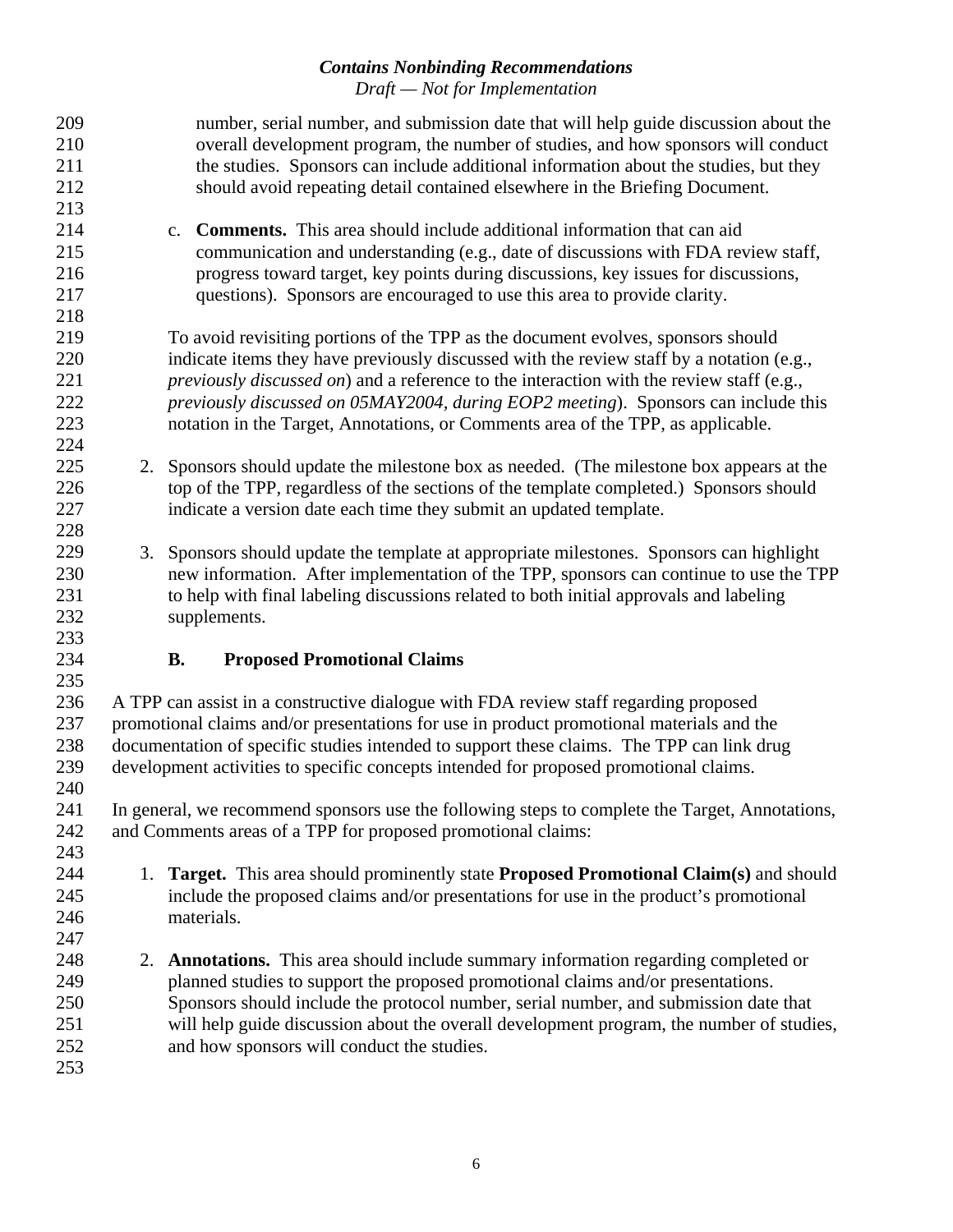- <span id="page-9-0"></span>3. **Comments.** This area should include additional information about the studies that can aid in communication and understanding. 254 255
- 256 257

258 259

## **V. LINKAGES WITH OTHER INITIATIVES**

260 261 262 263 264 265 266 267 268 The TPP initiative complements other initiatives in which the FDA and pharmaceutical sponsors are participating. The FDA is sponsoring the Critical Path Initiative following the March 16, 2004, release of the report entitled "Innovation/Stagnation: Challenge and Opportunity on the Critical Path to New Medical Products."<sup>[6](#page-9-1)</sup> In this report, the FDA suggests that there is a substantial opportunity to increase the pace of discovery and development of new medical products. The report stresses the need for new tools from discovery or the pre-IND phase through approval of the medical product. Since a TPP can facilitate constructive discussion and understanding between a sponsor and the FDA, the TPP represents a potential *critical path* tool.

269

#### 270 **VI. CONCLUSION**

271

 $\overline{a}$ 

272 273 274 275 276 277 278 Both the FDA and sponsors have seen the advantages of using a TPP at meetings early in the drug development process. Use of a TPP can facilitate the efficiency of sponsor-FDA interactions and communications. A TPP helps focus a sponsor's drug development team and FDA review staff on the drug development goals in terms of drug labeling. If used properly, a TPP can help address issues early on in the drug development process thereby preventing latestage drug development failures and decreasing the total time involved with drug development.

<span id="page-9-1"></span><sup>6</sup> http://www.fda.gov/oc/initiatives/criticalpath/whitepaper.html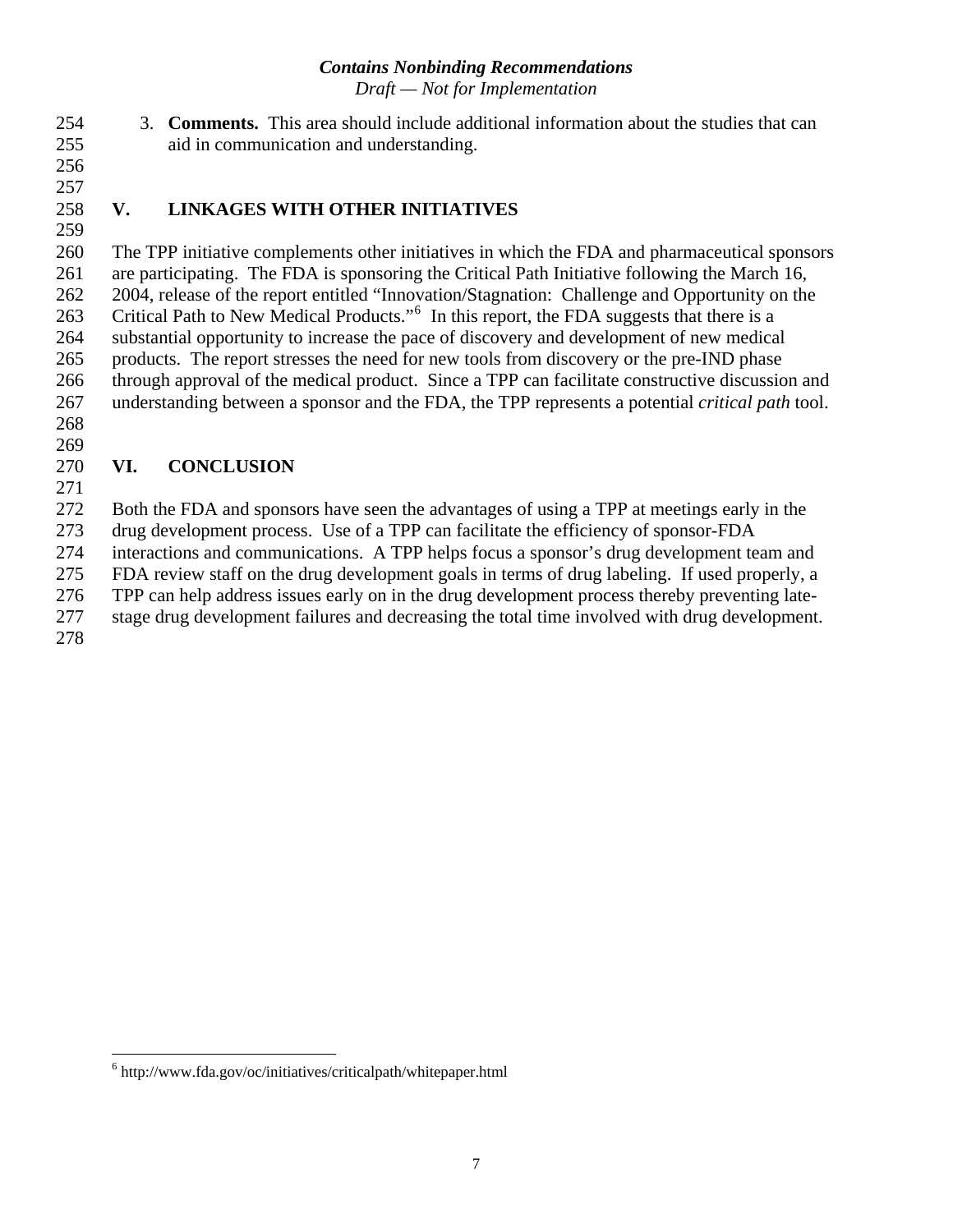<span id="page-10-0"></span>279 **APPENDIX A: CASE STUDIES** 

- 280 281
- 282 283

#### **A. Advantages of Using a TPP During Development of an Antibacterial Drug**

284 285 286 287 288 289 290 From 1999-2001, the Division of Anti-Infective Drug Products (DAIDP) piloted the use of a TPP with a sponsor during phase 2 and phase 3 in the development program of an antibacterial drug. The drug product was a new molecular entity for which the sponsor was seeking multiple indications and for which the sponsor wished to develop three formulations simultaneously. This goal created additional challenges in the drug development process, but was considered by both parties to be a good test case for using a TPP. The DAIDP suggested holding a face-to-face meeting with the sponsor before the EOP2 meeting solely to discuss the TPP.

291

292 293 The TPP facilitated FDA-sponsor discussions regarding the development of the antimicrobial product and the appropriateness of targeted labeling statements resulting from the proposed

294 development program. The TPP meeting helped to clarify for the sponsor the data currently

295 thought to be supportive of its proposed indications. The proposed statements within the TPP

296 were used to identify and discuss critical elements of the development program. The TPP

297 298 meeting with the DAIDP was helpful in light of the evolving scientific and regulatory issues. These discussions gave the sponsor the opportunity to clearly delineate desired labeling concepts

299 and ensured the FDA was satisfied that the proposed clinical development program could

- 300 support labeling concepts that were proposed in the TPP.
- 301

302 303 Throughout product development, the TPP was updated as new information became available, with the sponsor seeking additional guidance from the DAIDP as the development plan

304 progressed. Meeting minutes and advisory comments from the FDA referenced the current

305 version of the TPP, promoting efficiency in written communication as well as in the meeting

306 307 process. Throughout the phase 2 and phase 3 development processes, the TPP served as a valuable *anchor document* that provided historical context and enhanced the clarity of

308 communication and understanding between the sponsor and the FDA.

309

310 311 Ultimately, the applications received priority review designation, and the sponsor and FDA review staff presented the data from the development program at an advisory committee meeting

312 in the fifth month of the 6-month review cycle. Even though there were continued challenges in

313 labeling negotiations, both the review staff and the sponsor agreed that the use of a TPP was

314 integral to the successful first-cycle review and the approval of three new drug products for

- 315 serious and life-threatening diseases.
- 316

317 318 The use of the TPP continued post-approval to guide discussions of new labeling claims for supplemental indications.

319 320

321 322 **B. Advantages of Using a TPP During Development of a New Therapy for Osteoporosis** 

323 324 A sponsor's development team began preparing a Briefing Document for the EOP2 meeting with the Division of Metabolism and Endocrinology Products (DMEP) to discuss phase 3 registration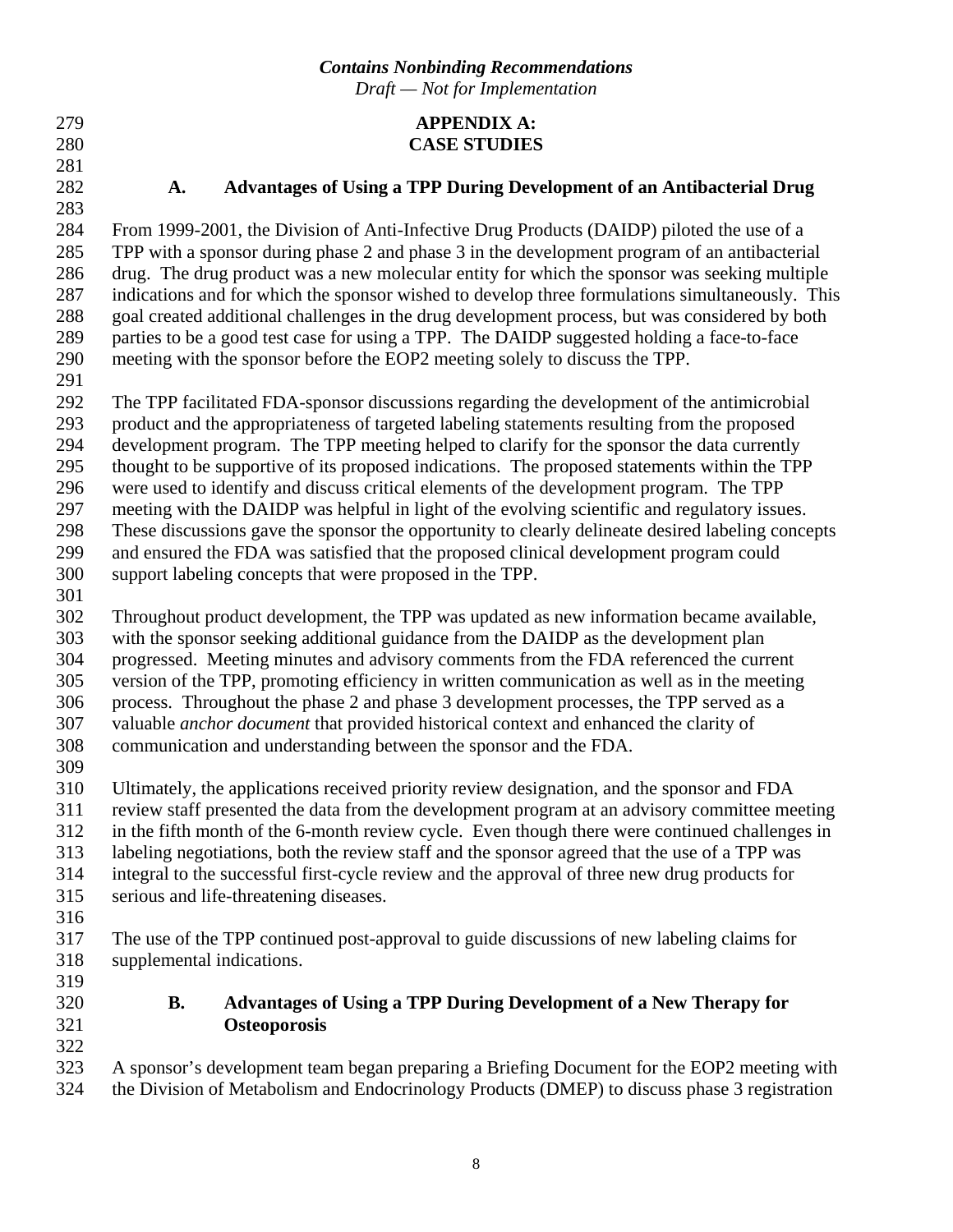<span id="page-11-0"></span>325 trials and how the sponsor might use the trial results to support important descriptions in labeling

326 for the prescriber. The sponsor's development team considered including draft label language in

- 327 the document to facilitate discussion with the review staff about the studies needed to achieve the
- 328 sponsor's labeling concepts should the trial results be adequate to support approval. Since this
- 329 was the development team's first experience with this meeting strategy, it looked for the best
- 330 approach to this issue.
- 331

332 The development team became aware of the TPP template and proceeded to create a full TPP.

333 334 However, the sponsor decided that including so much detail in the absence of final data might distract the review staff from the main goals of the meeting. Therefore, the sponsor submitted as

335 336 an appendix to the Briefing Document only those label elements that related to the primary and secondary endpoints of the phase 3 trials under discussion. Using this abbreviated version of the

337 TPP would allow all meeting attendees to focus on the sections of the label that required the

338 greatest discussions. Before the meeting began, the sponsor modified the agenda based on the

339 review staff's evaluation of the TPP by adding topics suggested by review staff comments and

340 deleting sections where review staff agreed the planned studies were reasonable for the

341 development of substantiating data for the labeling targets.

342

343 344 345 346 347 After the meeting, both FDA representatives and the development team attributed the efficiency of the meeting to the structure that the TPP provided to the discussion. Not only did the TPP highlight important discussion topics, but review staff also were able to easily identify the sponsor's goals for its development program. Both the sponsor and review staff agreed that the TPP enabled the review staff to provide focused feedback to the sponsor.

348 349

350

**C. Disadvantages of Not Using a TPP for an EOP2 Meeting** 

351 352 353 354 355 356 357 In preparation for an EOP2 meeting with a sponsor, the review division consulted the Study Endpoints and Label Development Team, in the Office of New Drugs Immediate Office, who reviewed many volumes of briefing materials documenting the generation and validation of five new patient-reported measures. The drug under development represented a new class of treatment with no established diagnostic or disease severity assessments in standard medical practice. Therefore, it was critical to the sponsor to reach an agreement with the review staff about an adequate development plan to support product approval.

358

359 360 361 362 363 Without a TPP, the review staff could not identify the specific goal of the endpoint measurement in terms of the concept measured. Without a clear statement about the desired labeling claims, it is not possible to determine whether an endpoint is adequate to meet that goal. The FDA was in the position of attempting to discern the most likely scenarios and develop comments accordingly, rather than to develop comments according to clear goals provided by the sponsor.

364

365 366 367 368 During the meeting, the sponsor's representatives were able to state their measurement goals when asked about these issues. The sponsor did have a clear plan for incorporating the measures into the drug development program. If the review staff had been informed of these goals in advance, the sponsor could have had a more valuable discussion. Reviewer time and resources

369 also would have been saved.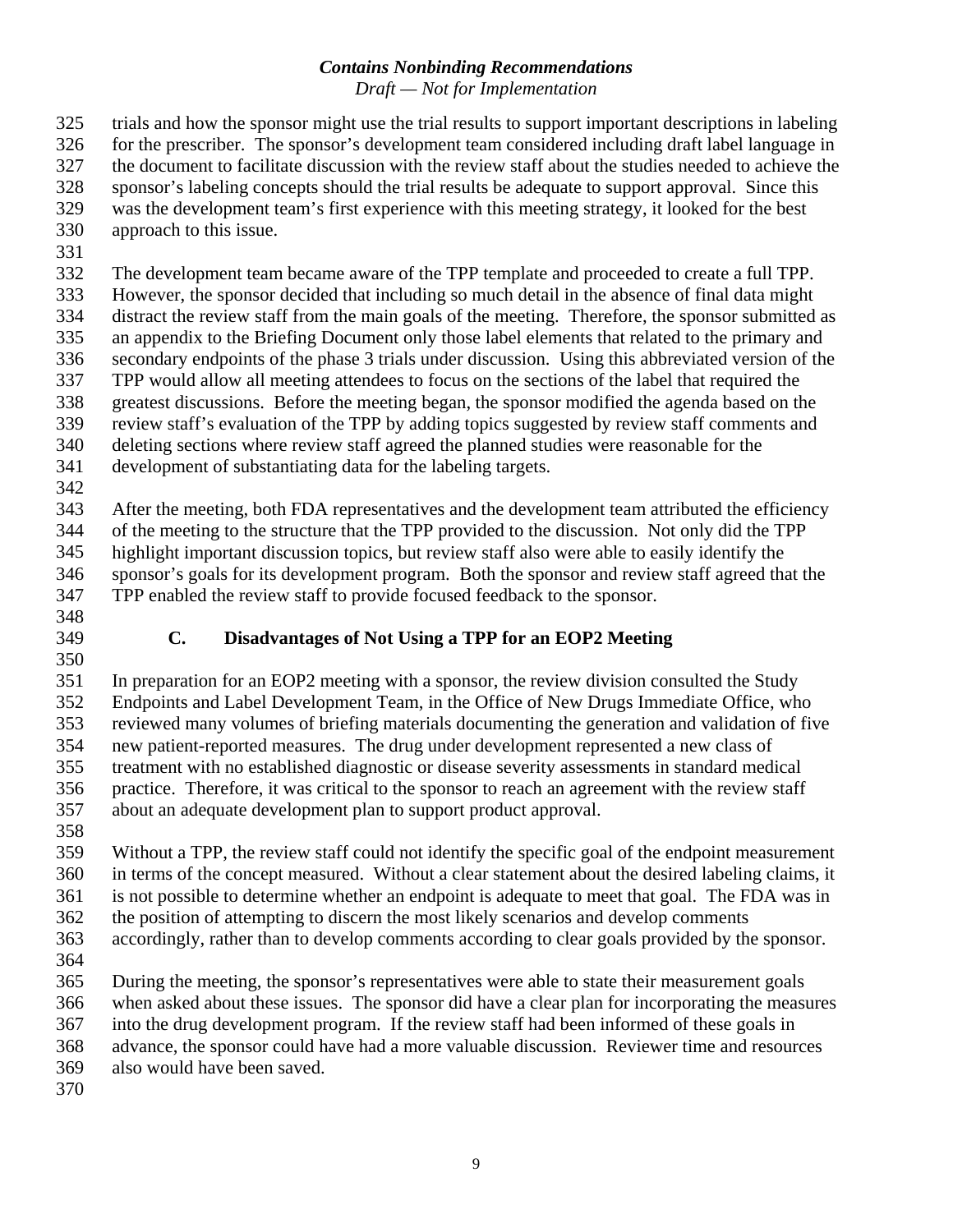*Draft — Not for Implementation* 

#### <span id="page-12-0"></span>371 **D. Disadvantages of Not Using a TPP Early in Development**

373 374 375 376 377 378 A sponsor developed a new molecular entity whose therapeutic target was similar to several approved agents in a drug class. The sponsor noted in correspondence and in meetings with the review division that the product achieved its therapeutic effect via a novel mechanism of action on the target. The novel mechanism of action was used as a descriptor and the sponsor did not discuss its use as an endpoint for a clinical trial, as a surrogate marker of safety or efficacy, or as the basis for a statement of treatment benefit.

379

372

380 381 382 383 384 385 However, when the sponsor submitted an NDA, the sponsor prominently mentioned the novel mechanism of action in the drug label implying treatment benefit based upon this mechanism. The preclinical studies submitted as documentation did not provide adequate evidence to support this statement, and the data could not rule out the conventional mechanism of action shared by other drugs in the class. In addition, there were no clinical data available to link such a finding to clinical benefit. The review staff held several teleconferences with the sponsor to discuss this

386 387 concern.

388 A TPP early in development would have given the review division an awareness of the intended

389 claim. Review staff could have worked with the sponsor to agree upon the type of data and trial

390 design needed to support the statement, as well as integrate the data collection into the existing

391 development program. Lack of communication about the intended claim to the review division

392 393 prevented review staff from providing prospective comments that might have aided the sponsor in collecting the appropriate data to support its labeling concepts. Using a TPP would have

394 obviated the need for additional correspondence and meetings during the NDA review cycle and

- 395 would have facilitated labeling negotiations.
- 396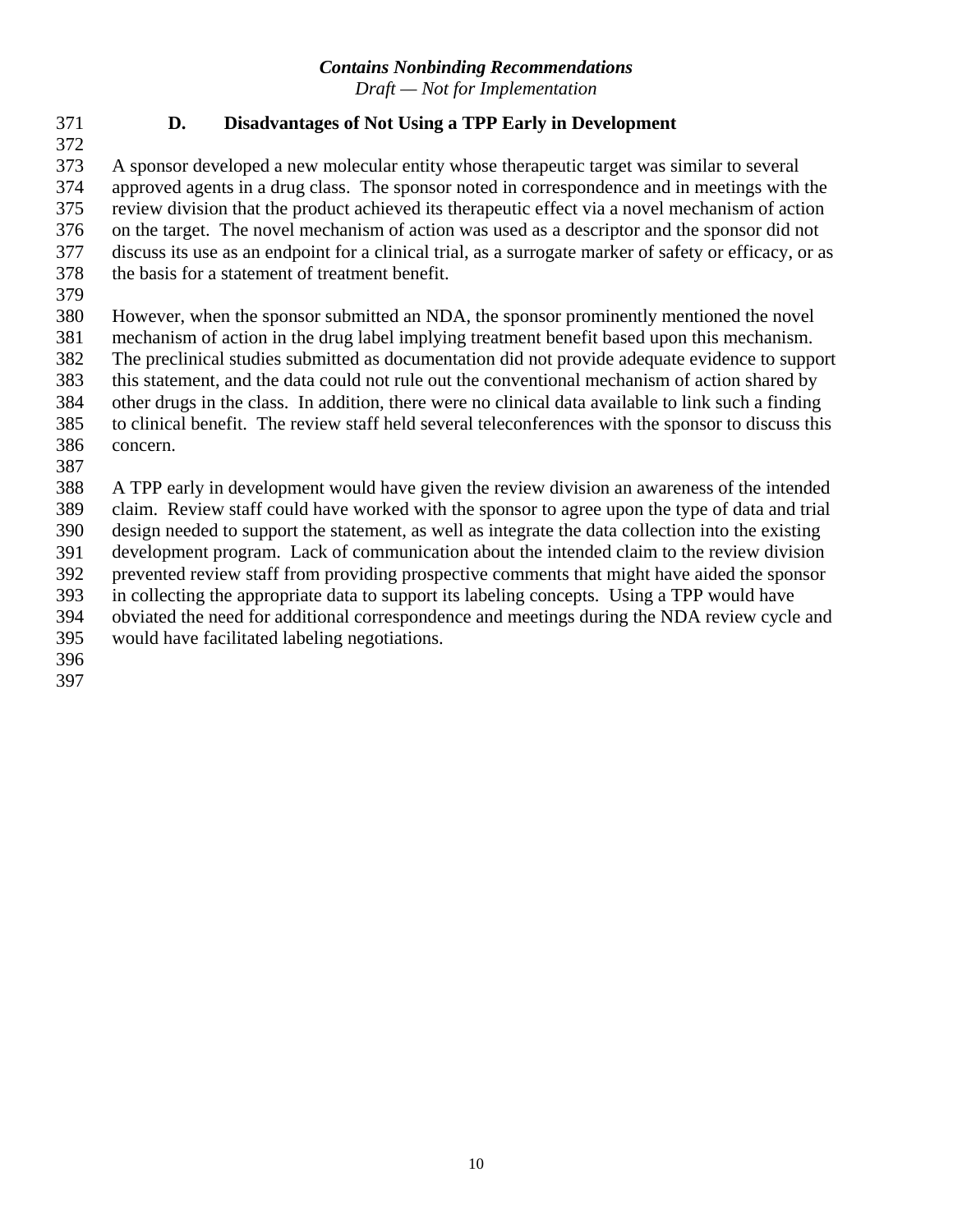#### <span id="page-13-0"></span>398 **APPENDIX B: SAMPLE SECTION OF A TPP**

#### 399 400

#### 401

402

# **Target Product Profile:** *Drug Name*

|                                                                                                           | <b>Milestone</b><br>(meeting or<br>submission) | Date      | *TPP<br><b>Submitted? Y/N</b> | <b>TPP Version Date</b> | <b>TPP Discussed?</b><br>Y/N |
|-----------------------------------------------------------------------------------------------------------|------------------------------------------------|-----------|-------------------------------|-------------------------|------------------------------|
|                                                                                                           | <b>Pre-IND</b>                                 | 02FEB2005 |                               |                         |                              |
|                                                                                                           | <b>IND Submission</b>                          | 17JAN2006 |                               |                         |                              |
|                                                                                                           | EOP1                                           | 09NOV2006 |                               |                         |                              |
|                                                                                                           | EOP <sub>2</sub> A                             | N/A       |                               |                         |                              |
|                                                                                                           | <b>EOP2/Pre-Phase 3</b>                        | 12DEC2007 |                               |                         |                              |
|                                                                                                           | Pre-NDA/BLA                                    |           |                               |                         |                              |
|                                                                                                           | Other (specify)                                |           |                               |                         |                              |
| 403<br>* The TPP can be submitted to the FDA as part of a Briefing Document or as a stand-alone document. |                                                |           |                               |                         |                              |

## 404

#### 405 **1 Indications and Usage**

| <b>Target</b>                                                                                                                                                                                                                                    | <b>Annotations</b>                                                                                |
|--------------------------------------------------------------------------------------------------------------------------------------------------------------------------------------------------------------------------------------------------|---------------------------------------------------------------------------------------------------|
| <b>Postmenopausal Osteoporosis</b>                                                                                                                                                                                                               |                                                                                                   |
| Drug name is indicated for the treatment and<br>prevention of osteoporosis in<br>postmenopausal women.                                                                                                                                           | Protocol-XXX-001: completed dose range<br>finding study to support phase 3<br>registration trials |
| <b>Treatment of Osteoporosis:</b> In<br>postmenopausal women with osteoporosis,<br><i>drug name</i> reduces the incidence of vertebral<br>fractures and increases bone mineral density<br>$(BMD)$ .                                              | Protocol-XXX-002 planned study:<br>protocol not yet submitted                                     |
| <b>Prevention of Osteoporosis:</b> Drug name<br>may be used in postmenopausal women at<br>risk of developing osteoporosis and for<br>whom the desired clinical outcome is to<br>increase or maintain BMD and to reduce the<br>risk of fractures. | Protocol-XXX-003: protocol to be<br>submitted FEB 2008                                            |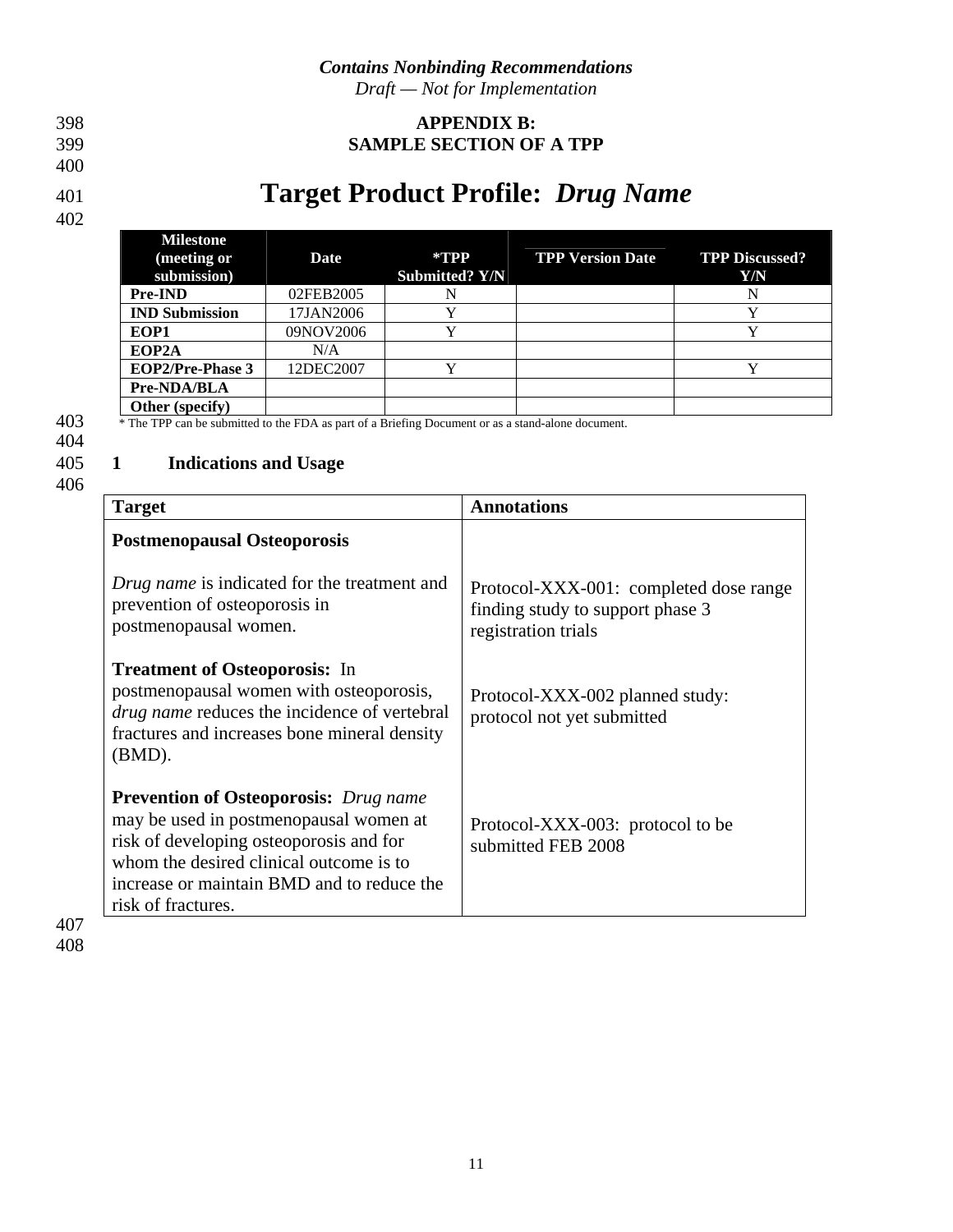#### **Comments:**

The proposed biomarkers included in Protocol-XXX-02 and Protocol-XXX-03 are acceptable to the DMEP. Protocol XXX-003 will be submitted for special protocol assessment.

The sponsor intends to submit an NDA supported by a clinical pharmacology package (Section 3 and Appendix D of the Briefing Document) and data from the proposed 2-year osteoporosis prevention trial and the 3-year osteoporosis treatment trial (Section 2; Appendix A). Does the FDA agree that the proposed clinical pharmacology package and phase 3 registration trials are sufficient for registration of *drug name* for the proposed osteoporosis indications in postmenopausal women?

At the pre-IND meeting, the FDA stated that 3 years of fracture data were required to obtain an osteoporosis indication. Would the FDA consider an NDA submission if the analyses of the osteoporosis treatment trial data demonstrated robust vertebral fracture risk reduction at a 2-year interim analysis?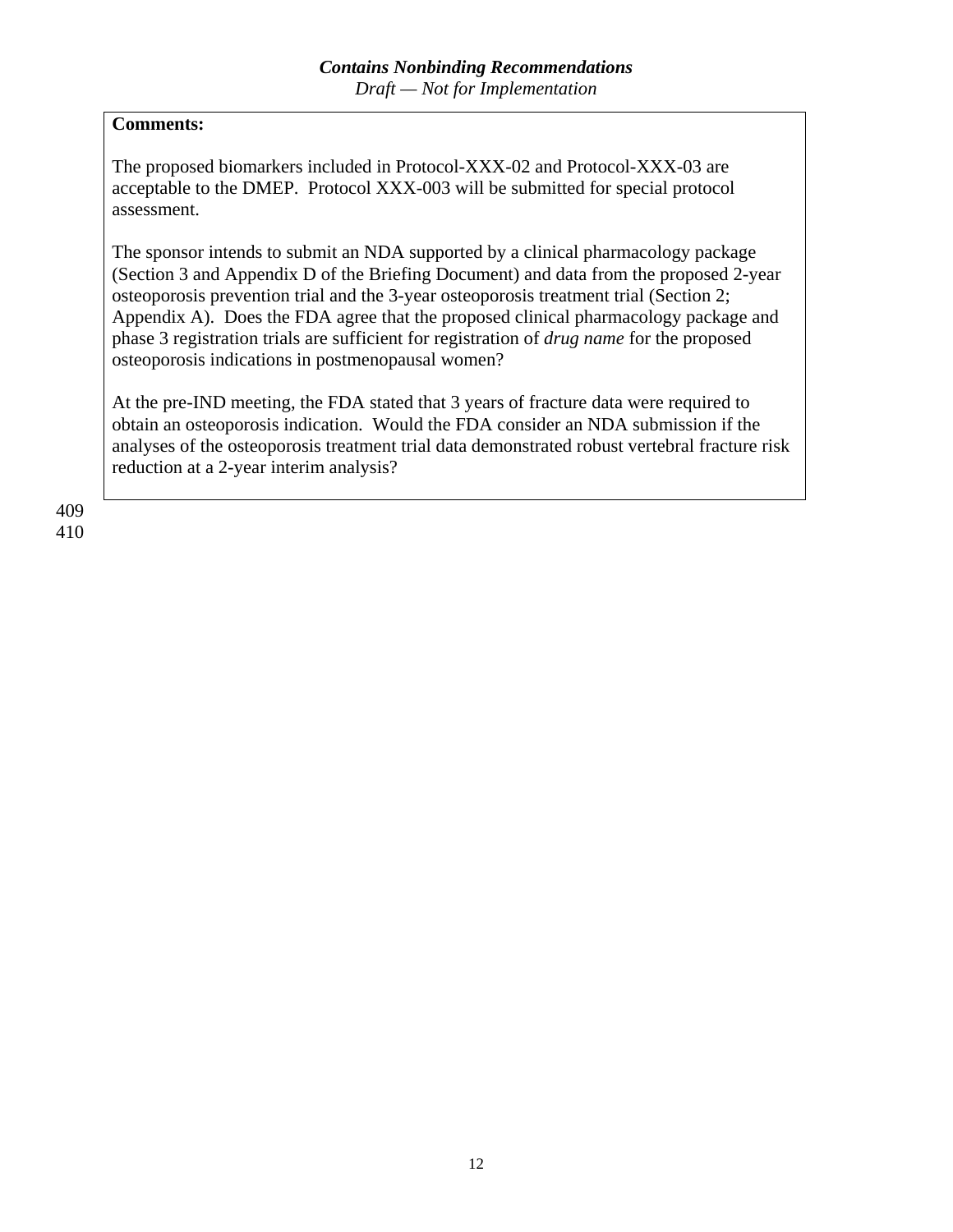412

#### 413

414

#### <span id="page-15-0"></span>411 **APPENDIX C: TARGET PRODUCT PROFILE TEMPLATE**

# **Target Product Profile:** *Drug Name*

415

|     | <b>Milestone</b><br>(meeting or<br>submission)                                                     | Date | $*$ TPP<br><b>Submitted? Y/N</b> | <b>TPP Version Date</b> | <b>TPP Discussed?</b><br>Y/N |
|-----|----------------------------------------------------------------------------------------------------|------|----------------------------------|-------------------------|------------------------------|
|     | <b>Pre-IND</b>                                                                                     |      |                                  |                         |                              |
|     | <b>IND Submission</b>                                                                              |      |                                  |                         |                              |
|     | EOP1                                                                                               |      |                                  |                         |                              |
|     | EOP <sub>2</sub> A                                                                                 |      |                                  |                         |                              |
|     | <b>EOP2/Pre-Phase 3</b>                                                                            |      |                                  |                         |                              |
|     | Pre-NDA/BLA                                                                                        |      |                                  |                         |                              |
|     | Other (specify)                                                                                    |      |                                  |                         |                              |
| 416 | * The TPP can be submitted to the FDA as part of a Briefing Document or as a stand-alone document. |      |                                  |                         |                              |

417 418

#### 419 **1 Indications and Usage**

420

| <b>Target</b>                                                                                                                                                                                                                                                                                                                                                                                                                                                                                                                                             | <b>Annotations</b>                                                                                                                                                                                                                                                                                                                                                                                                                                                                                                                                                                                                                                                                                                          |  |  |  |
|-----------------------------------------------------------------------------------------------------------------------------------------------------------------------------------------------------------------------------------------------------------------------------------------------------------------------------------------------------------------------------------------------------------------------------------------------------------------------------------------------------------------------------------------------------------|-----------------------------------------------------------------------------------------------------------------------------------------------------------------------------------------------------------------------------------------------------------------------------------------------------------------------------------------------------------------------------------------------------------------------------------------------------------------------------------------------------------------------------------------------------------------------------------------------------------------------------------------------------------------------------------------------------------------------------|--|--|--|
| A statement that the drug is indicated in<br>the treatment, prevention, or diagnosis of<br>a recognized disease or condition, OR<br>A statement that the drug is indicated for<br>the treatment, prevention, or diagnosis of<br>an important manifestation of a disease<br>or condition, OR<br>A statement that the drug is indicated for<br>the relief of symptoms associated with a<br>disease or syndrome, OR<br>A statement that the drug is indicated for<br>a particular indication only in<br>conjunction with a primary mode of<br><i>therapy</i> | Summary information regarding completed<br>or planned studies to support the target:<br>Protocol #, Serial #, Submission date<br>When listing studies, consider:<br>The intent to develop evidence to<br>support safety and efficacy in selected<br>subgroups (i.e., limitations of use)<br>Tests needed for selection or<br>$\bullet$<br>monitoring of patients (i.e.,<br>susceptibility tests)<br>Whether safety considerations require<br>$\bullet$<br>the drug to be reserved for certain<br>situations (i.e., in refractory patients)<br>Whether the drug is to be used on a<br>chronic basis<br>What evidence will be developed to<br>$\bullet$<br>support comparator statements<br>regarding safety or effectiveness |  |  |  |
|                                                                                                                                                                                                                                                                                                                                                                                                                                                                                                                                                           |                                                                                                                                                                                                                                                                                                                                                                                                                                                                                                                                                                                                                                                                                                                             |  |  |  |

421

**Comments:**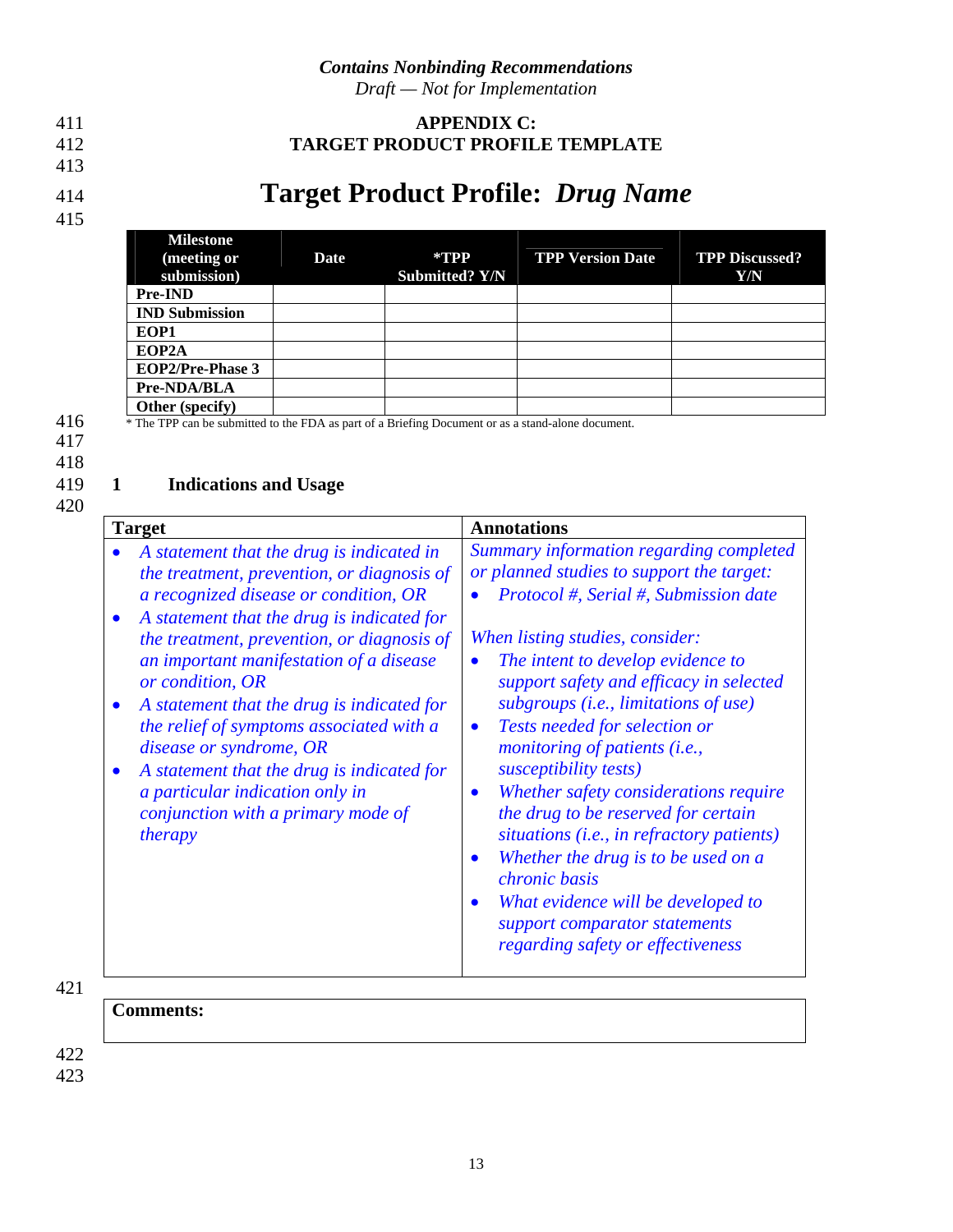*Draft — Not for Implementation* 

#### 424 **2 Dosage and Administration** 425

| <b>Target</b>                                                                                                                                                                                                                                                                                                                                                                                                                                                                                                                                                                                                                                                   | <b>Annotations</b>                                                                                                                                                                                       |
|-----------------------------------------------------------------------------------------------------------------------------------------------------------------------------------------------------------------------------------------------------------------------------------------------------------------------------------------------------------------------------------------------------------------------------------------------------------------------------------------------------------------------------------------------------------------------------------------------------------------------------------------------------------------|----------------------------------------------------------------------------------------------------------------------------------------------------------------------------------------------------------|
| For each indication, state the following:<br>Route of administration<br>Recommended usual dose<br>Dose range shown to be safe and<br>effective<br><i>Exposure (dose- or blood level-response</i><br><i>relationship, if any</i> )<br>Dosage intervals or titration schedule<br>$\bullet$<br>Usual duration of treatment course when<br><i>treatment is not chronic</i><br>Dosage adjustments (e.g., in specific<br>$\bullet$<br>genotypes, pediatric patients, geriatric<br>patients, or patients with renal or hepatic<br><i>disease</i> )<br><i>Tests for guiding dosing (e.g., target)</i><br>plasma drug levels, therapeutic range,<br>response biomarkers) | Summary information regarding completed<br>or planned studies to support the safety<br>and effectiveness of the proposed dosage<br>and route of administration:<br>Protocol #, Serial #, Submission date |

426

**Comments:**

427

428 429

## **3 Dosage Forms and Strengths**

430

| <b>Target</b>                                                                                                                                                                                 | <b>Annotations</b>                                                                                                                                   |
|-----------------------------------------------------------------------------------------------------------------------------------------------------------------------------------------------|------------------------------------------------------------------------------------------------------------------------------------------------------|
| Include information on the available dosage<br>forms, including strength or potency of<br>dosage form in metric system and a<br>description of identifying characteristics of<br>dosage forms | Summary information regarding completed<br>or planned studies to support the dosage<br>forms and strengths:<br>Protocol #, Serial #, Submission date |

431

| -<br><b>Comments:</b> |  |  |  |
|-----------------------|--|--|--|
|                       |  |  |  |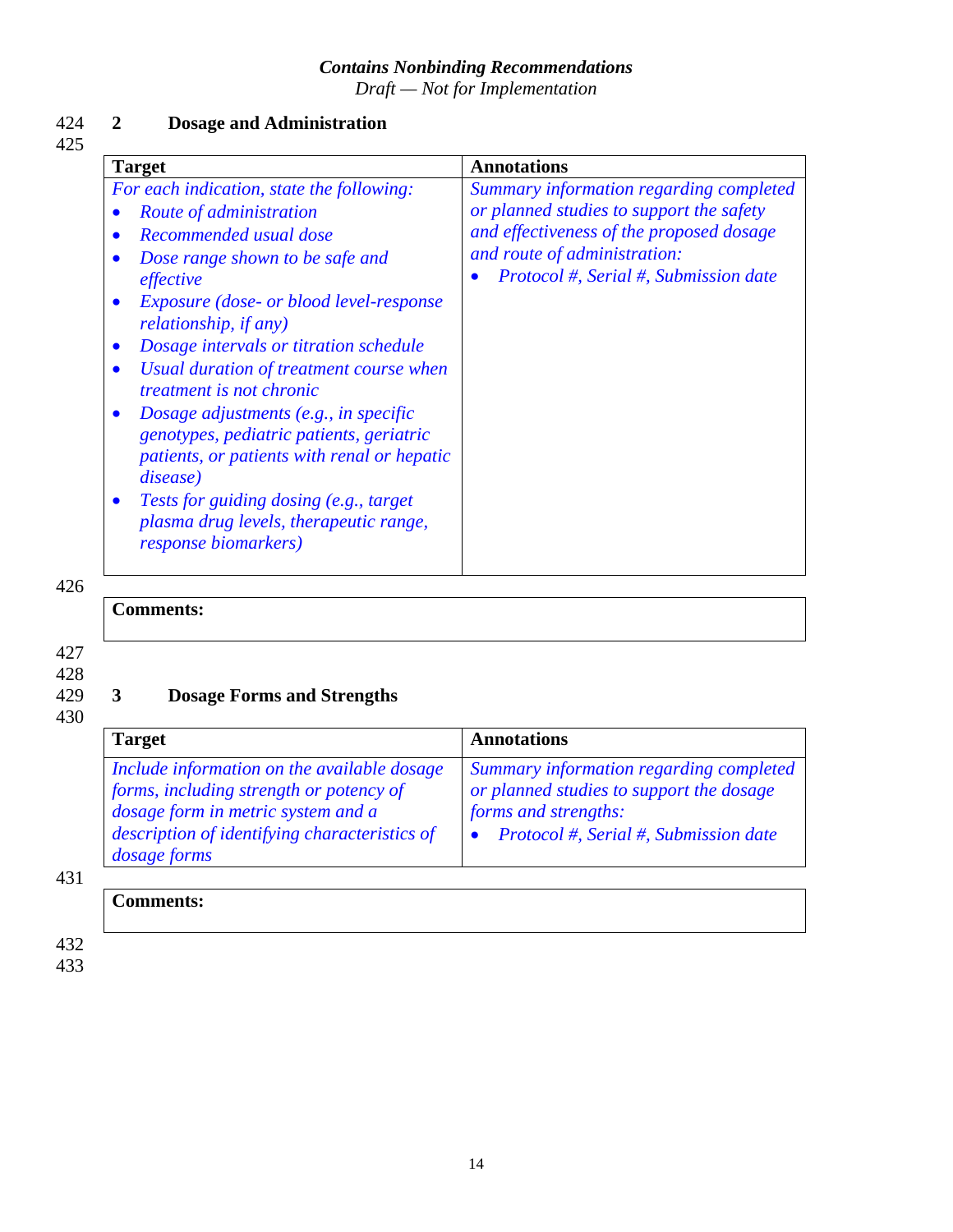*Draft — Not for Implementation* 

#### 434 **4 Contraindications**

#### 435

| <b>Target</b>                                                                                                                                                                                                                                | <b>Annotations</b>                                                                                                                                                                                        |
|----------------------------------------------------------------------------------------------------------------------------------------------------------------------------------------------------------------------------------------------|-----------------------------------------------------------------------------------------------------------------------------------------------------------------------------------------------------------|
| List situations in which the drug might be<br>contraindicated, including:<br>Increased risk of harm because of age,<br>sex, concomitant therapy, disease state<br>Adverse reactions which would limit use<br>Known, not theoretical, hazards | Summary information regarding completed<br>or planned studies to support the target:<br>Protocol #, Serial #, Submission date<br>Or, literature references describing<br>contraindication for drug class. |

#### 436

#### **Comments:**

437

438

439

## **5 Warnings and Precautions**

440

| <b>Target</b>                                                                                                                                                                                                                                                                                                                                                                                                                                                                                                                                                                                                                                                         | <b>Annotations</b>                                                                                                                                                                                                                                  |
|-----------------------------------------------------------------------------------------------------------------------------------------------------------------------------------------------------------------------------------------------------------------------------------------------------------------------------------------------------------------------------------------------------------------------------------------------------------------------------------------------------------------------------------------------------------------------------------------------------------------------------------------------------------------------|-----------------------------------------------------------------------------------------------------------------------------------------------------------------------------------------------------------------------------------------------------|
| Include a description of clinically<br>significant adverse reactions and potential<br>safety hazards and limitations of use<br>because of safety considerations, as<br><i>reasonable evidence of these issues is</i><br>established or suspected during the drug<br>development program. A causal<br>relationship need not be demonstrated.<br>Include information regarding any special<br>care to be exercised for safe use, including<br>precautions that are not required under any<br>other section of the label.<br><i>Identify any laboratory tests helpful in</i><br>following the patient's response or in<br><i>identifying possible adverse reactions.</i> | Summary information regarding completed<br>or planned studies to support the target:<br>Protocol #, Serial #, Submission date<br>Or, literature references describing<br>significant adverse reactions shared by the<br>drug class of the new drug. |
|                                                                                                                                                                                                                                                                                                                                                                                                                                                                                                                                                                                                                                                                       |                                                                                                                                                                                                                                                     |

#### **Comments:**

442 443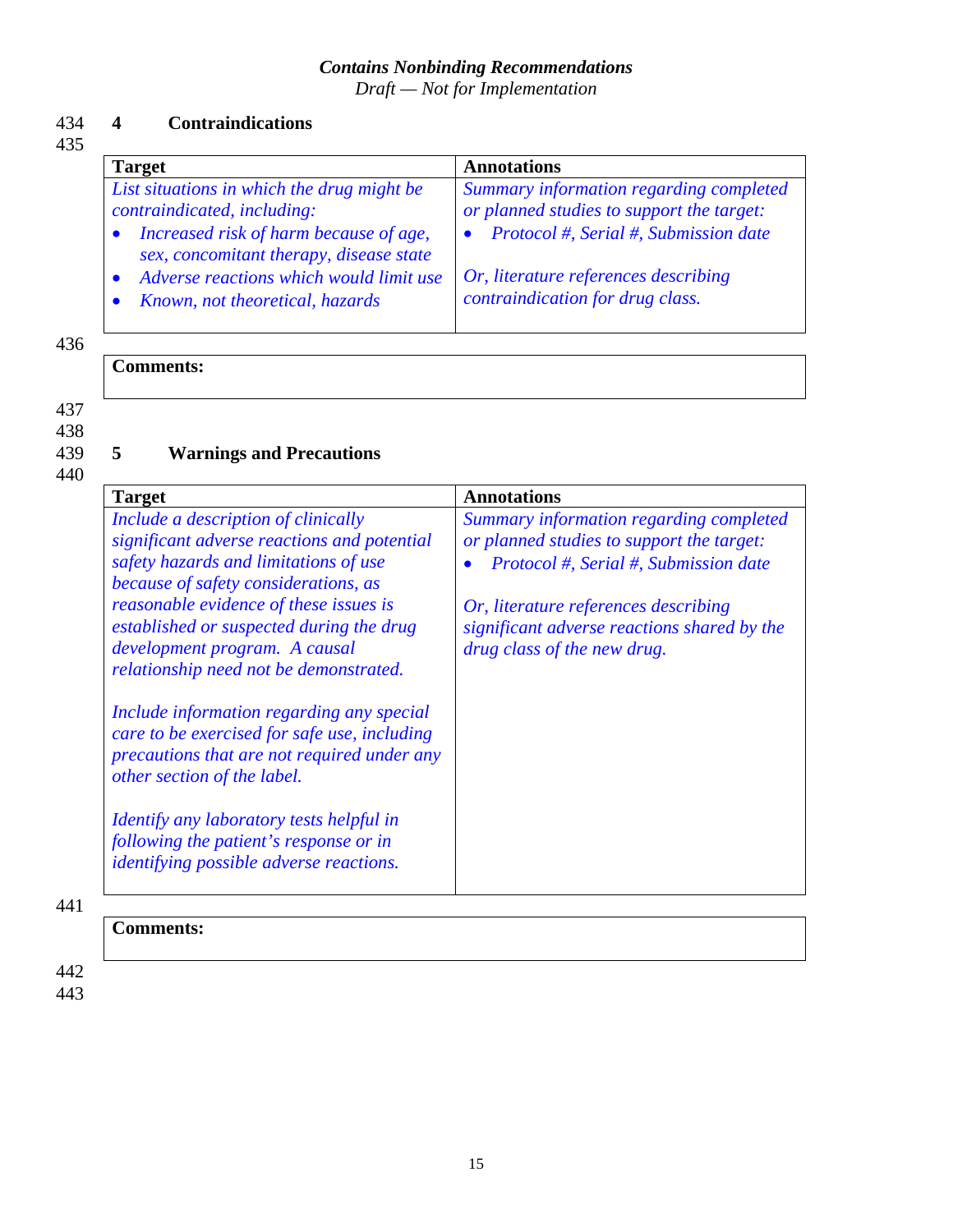*Draft — Not for Implementation* 

#### 444 **6 Adverse Reactions**

445

| Summary information regarding completed<br>or planned studies to support the target:<br>Protocol #, Serial #, Submission date |
|-------------------------------------------------------------------------------------------------------------------------------|
|                                                                                                                               |
|                                                                                                                               |

446

#### **Comments:**

**Comments:**

447

#### 448 449

450

## **7 Drug Interactions**

| <b>Target</b>                                                                                                                                                                                                                                                                                                                                                                                                                                                                                       | Annotations                                                                                                                   |
|-----------------------------------------------------------------------------------------------------------------------------------------------------------------------------------------------------------------------------------------------------------------------------------------------------------------------------------------------------------------------------------------------------------------------------------------------------------------------------------------------------|-------------------------------------------------------------------------------------------------------------------------------|
| Describe clinically significant interactions,<br>either observed or predicted (i.e., other<br>prescription drugs or over-the-counter<br>drugs, class of drugs, or foods such as<br>grapefruit juice or dietary supplements);<br>practical advice on how to prevent drug-drug<br>interactions; (description of results from<br>studies conducted or observations from the<br>integrated safety summary); drug-laboratory<br>test interactions (known interference of drug<br>with lab test outcome). | Summary information regarding completed<br>or planned studies to support the target:<br>Protocol #, Serial #, Submission date |

451

452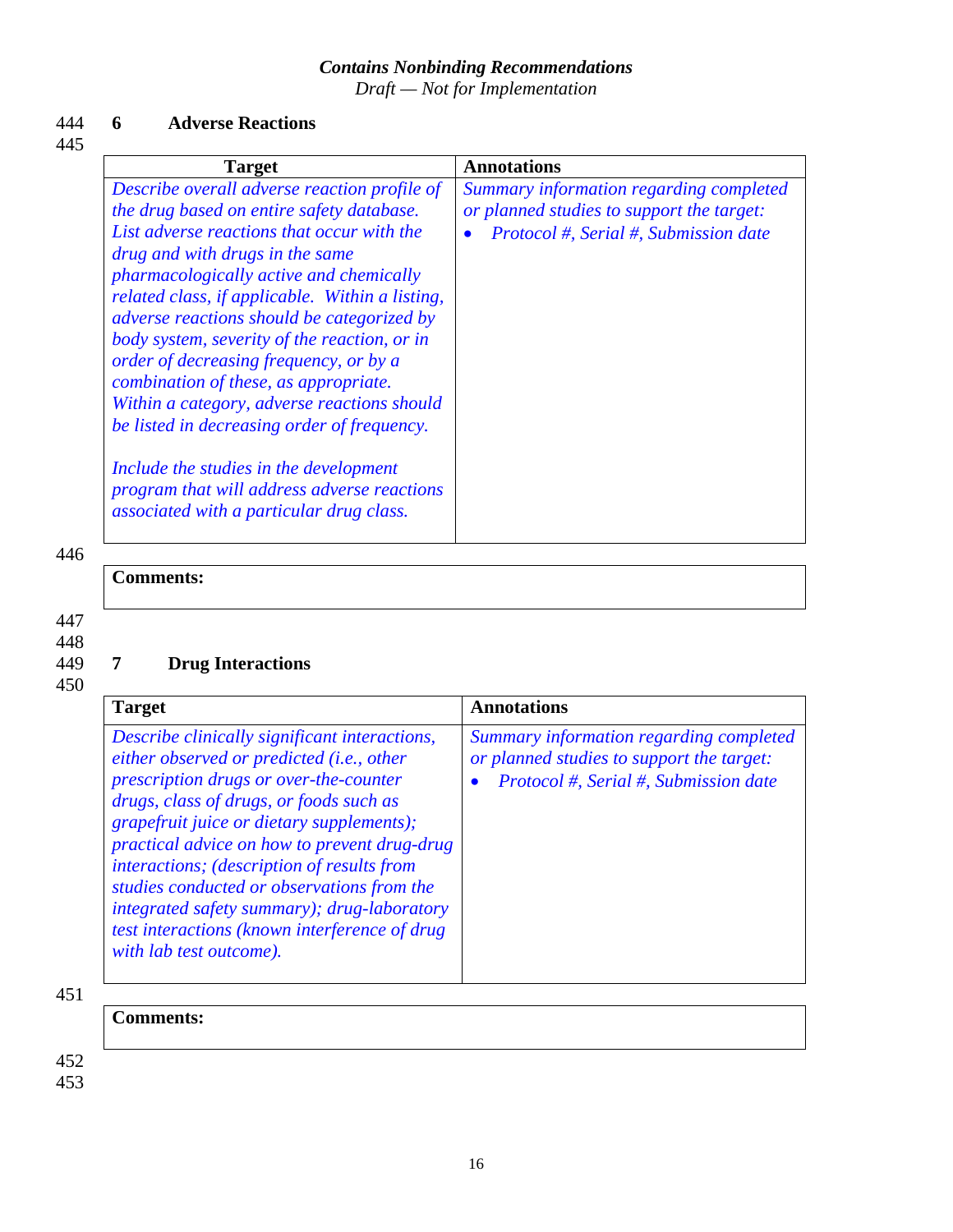*Draft — Not for Implementation* 

#### 454 **8 Use in Specific Populations**

455

459 460 461

464

| Summary information regarding completed<br>or planned studies to support the target:<br>Protocol #, Serial #, Submission date |
|-------------------------------------------------------------------------------------------------------------------------------|
|                                                                                                                               |
|                                                                                                                               |
|                                                                                                                               |
| If there are no plans to study the drug in a                                                                                  |
| specific population, include rationale.                                                                                       |
|                                                                                                                               |
|                                                                                                                               |
|                                                                                                                               |

- *Teratogenic effects: Pregnancy Categories: A, B, C, D, X*
- *Nonteratogenic effects: Other effects on reproduction, the fetus, or newborn.*
- 462 463 *8.2 Labor and Delivery: Use during labor or delivery, effects on mother, fetus, duration of labor, delivery, and effects on later growth of newborn.*
- 465 466 467 468 *8.3 Nursing Mothers: If the drug is absorbed systemically, information about excretion of drug in human milk and effects on the nursing infant. Describe pertinent adverse events in animal offspring or tumorigenicity potential if it is detected or suspected.*

#### 469 470 471 472 *8.4 Pediatric Use: Statements relevant to the use of the drug product in the pediatric population (birth to 16 years of age). Cite any limitations, need for monitoring, specific hazards, differences in response, or other information pertinent to the pediatric population.*

- 473 474 475 476 477 *8.5 Geriatric Use: Statements relevant to the use of the drug product in the geriatric population (age 65 and older). Cite any limitations, need for monitoring, specific hazards, differences in response, or other information pertinent to the referenced population.*
- 479 480 *8.6 Additional Subsections: Use of drug in other specified populations (e.g., those with renal or hepatic impairment).*
- 481 482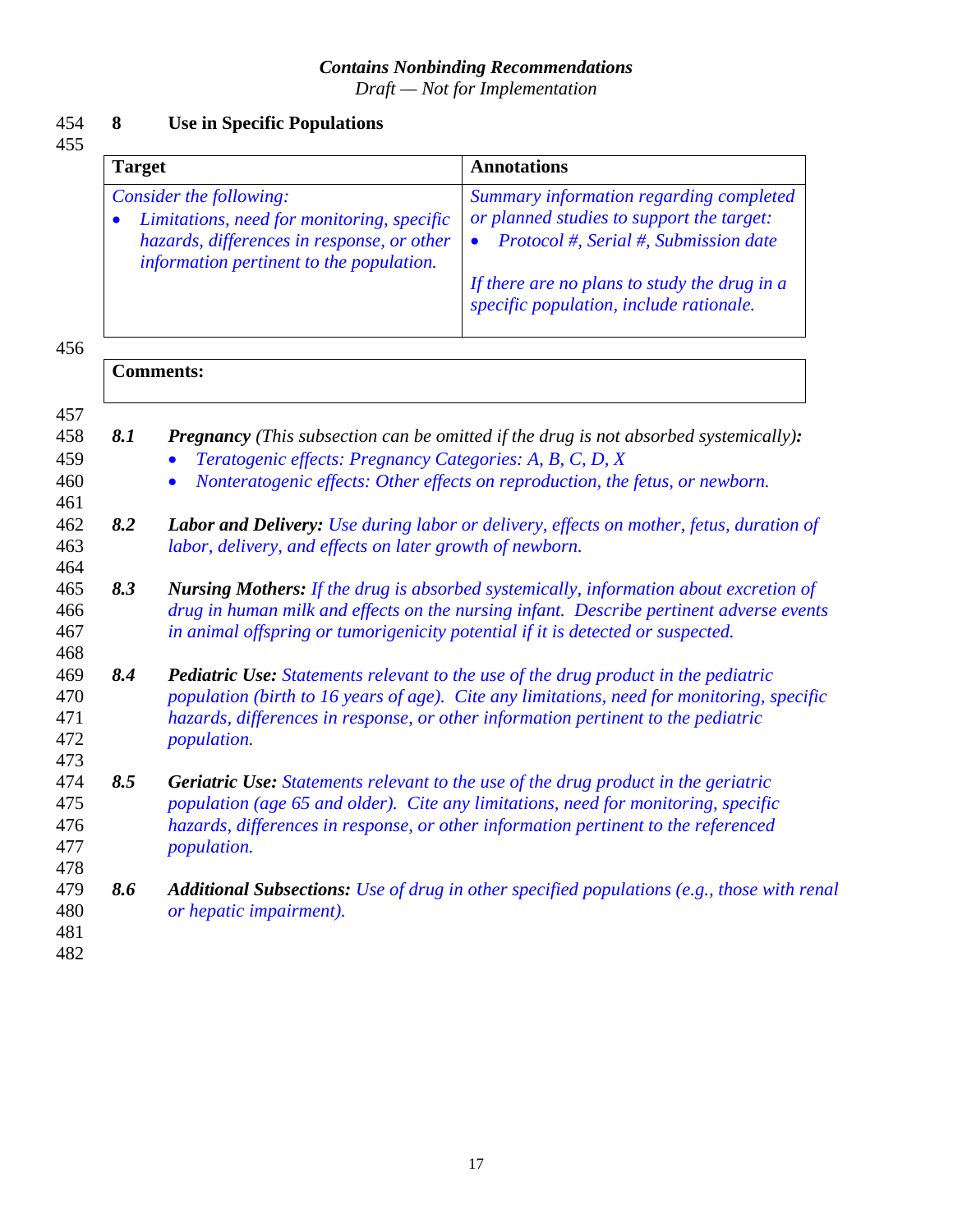*Draft — Not for Implementation* 

#### 483 **9 Drug Abuse and Dependence**

*9.1 Controlled Substance: Anticipated DEA schedule.*

*particularly susceptible patient populations.*

*resulting from psychological or physical dependence.*

#### 484

| <b>Target</b>                                                             | <b>Annotations</b>                                                                                                            |
|---------------------------------------------------------------------------|-------------------------------------------------------------------------------------------------------------------------------|
| Include the following subsections, as<br><i>appropriate for the drug:</i> | Summary information regarding completed<br>or planned studies to support the target:<br>Protocol #, Serial #, Submission date |

*9.2 Abuse: Identify types of abuse and adverse reactions pertinent to them. Identify* 

*9.3 Dependence***:** *Discuss potential for dependence and describe the characteristic effects* 

#### 485

#### 486 487 488 489 490 491 492 493

#### 494 495

#### 496 497 **10 Overdosage**

**Comments:**

| <b>Target</b>                                                                                                                                                                                                                                                                                                                                                                                                                                                                                                                                                                                                                                     | <b>Annotations</b>                                                                                                                                                     |
|---------------------------------------------------------------------------------------------------------------------------------------------------------------------------------------------------------------------------------------------------------------------------------------------------------------------------------------------------------------------------------------------------------------------------------------------------------------------------------------------------------------------------------------------------------------------------------------------------------------------------------------------------|------------------------------------------------------------------------------------------------------------------------------------------------------------------------|
| <i>Provide specific information about:</i><br>Signs, symptoms, and lab findings<br>associated with an overdosage of the<br>drug<br>Complications that can occur with<br>$\bullet$<br>overdose of the drug (e.g., organ<br><i>toxicity</i> )<br>Concentrations of the drug in biofluids<br>$\bullet$<br>associated with toxicity or death<br>The amount of the drug in a single<br>$\bullet$<br>overdose that is ordinarily associated<br>with symptoms, and the amount of the<br>drug in a single overdose that is likely to<br>be life-threatening<br>Whether the drug is dialyzable<br>$\bullet$<br>Recommended general treatment<br>procedures | Summary information regarding completed<br>or planned studies to support the target:<br>Protocol #, Serial #, Submission date<br>Update with human data, if available. |

498

**Comments:**

|  | L.<br>× |
|--|---------|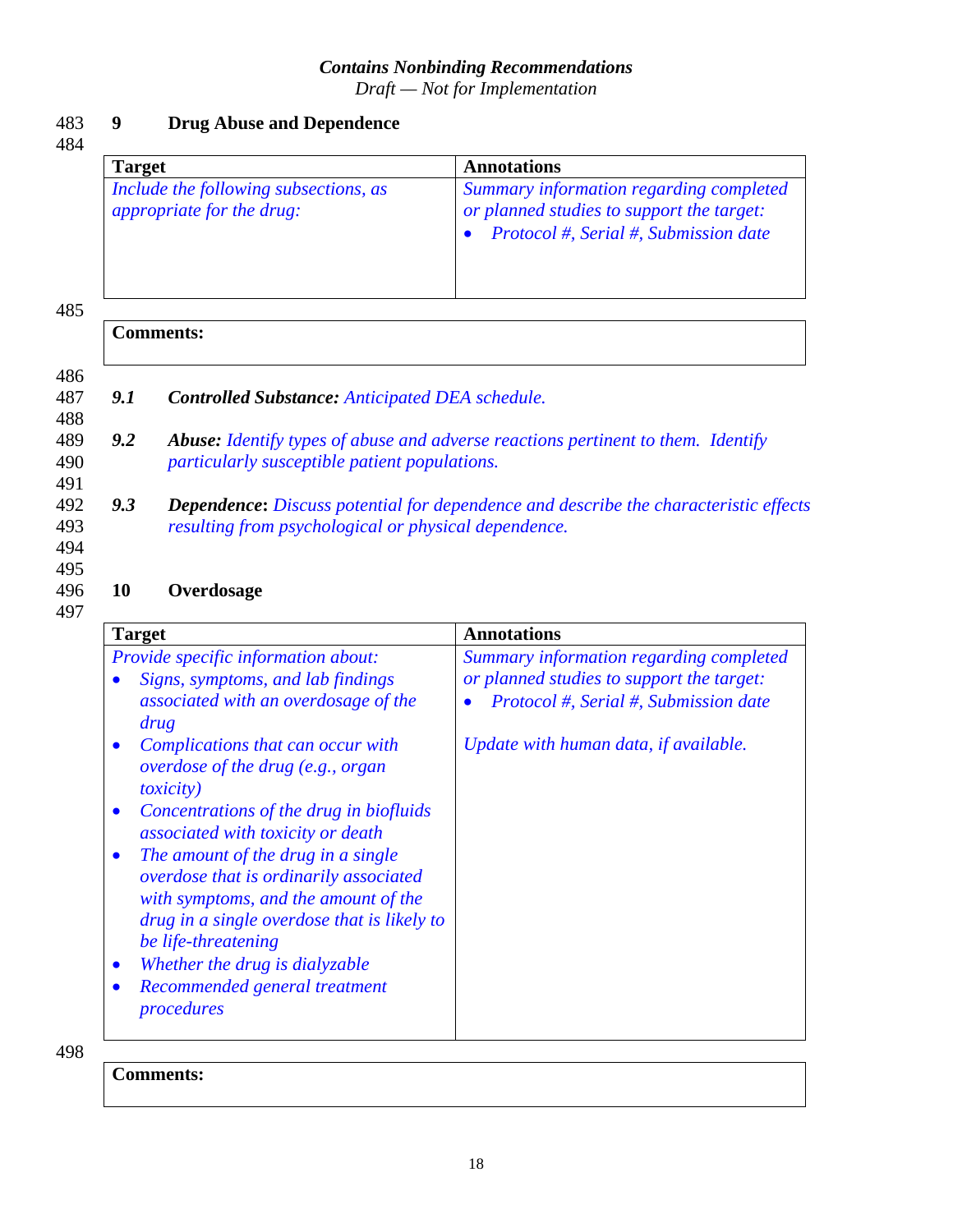*Draft — Not for Implementation* 

499

#### 500

#### 501 **11 Description**

#### 502

| <b>Target</b>                                                                                                                                                                                                                                           | Annotations                                                                                                                   |
|---------------------------------------------------------------------------------------------------------------------------------------------------------------------------------------------------------------------------------------------------------|-------------------------------------------------------------------------------------------------------------------------------|
| Include the proprietary name and established<br>name, dosage form and route of<br>administration, qualitative and quantitative<br>ingredients, pharmacologic or therapeutic<br>class, and any other important physical and<br>chemical characteristics. | Summary information regarding completed<br>or planned studies to support the target:<br>Protocol #, Serial #, Submission date |

503

#### **Comments:**

504

505 506

## **12 Clinical Pharmacology**

507

| <b>Target</b>                                                                                                                                                                                                                                                                                                                                                                                                                                                                                                                                                                                                                                                                            | <b>Annotations</b>                                                                                                                                                                                                                                                                                                                                     |
|------------------------------------------------------------------------------------------------------------------------------------------------------------------------------------------------------------------------------------------------------------------------------------------------------------------------------------------------------------------------------------------------------------------------------------------------------------------------------------------------------------------------------------------------------------------------------------------------------------------------------------------------------------------------------------------|--------------------------------------------------------------------------------------------------------------------------------------------------------------------------------------------------------------------------------------------------------------------------------------------------------------------------------------------------------|
| Include a concise factual summary of the<br>clinical pharmacology and actions of the drug<br>in humans. Data that describe the drug's<br>pharmacologic activity can be included in this<br>section, including biochemical or<br>physiological mechanism of action,<br>pharmacokinetic information, degree of<br>absorption, pathway for biotransformation,<br>percent dose unchanged, metabolites, rate of<br>half-lives including elimination concentration<br>in body fluids at therapeutic and toxic levels,<br>degree of binding to plasma, degree of uptake<br>by a particular organ or fetus, and passage<br>across the blood-brain barrier. Include the<br>following subsections: | Summary information regarding completed<br>or planned studies to support the target:<br>Protocol #, Serial #, Submission date<br>If applicable, a subsection (e.g., $12.4$ )<br>Microbiology) can be created under this<br>section heading and all of the microbiology<br>information for antimicrobial products<br>consolidated into that subsection. |
|                                                                                                                                                                                                                                                                                                                                                                                                                                                                                                                                                                                                                                                                                          |                                                                                                                                                                                                                                                                                                                                                        |

|                          |             | <b>Comments:</b>                                                                                                                                                                                              |
|--------------------------|-------------|---------------------------------------------------------------------------------------------------------------------------------------------------------------------------------------------------------------|
| 509<br>510<br>511<br>512 | <i>12.1</i> | <b>Mechanism of Action:</b> Summarize established mechanisms of action in humans at<br>various levels (e.g., receptor membrane, tissue, organ, whole body). Do not include<br>theorized mechanisms of action. |
| 513<br>514<br>515        | 12.2        | <b>Pharmacodynamics:</b> Include a description of any biochemical or physiologic<br>pharmacologic effects of the drug or active metabolites related to the drug's clinical                                    |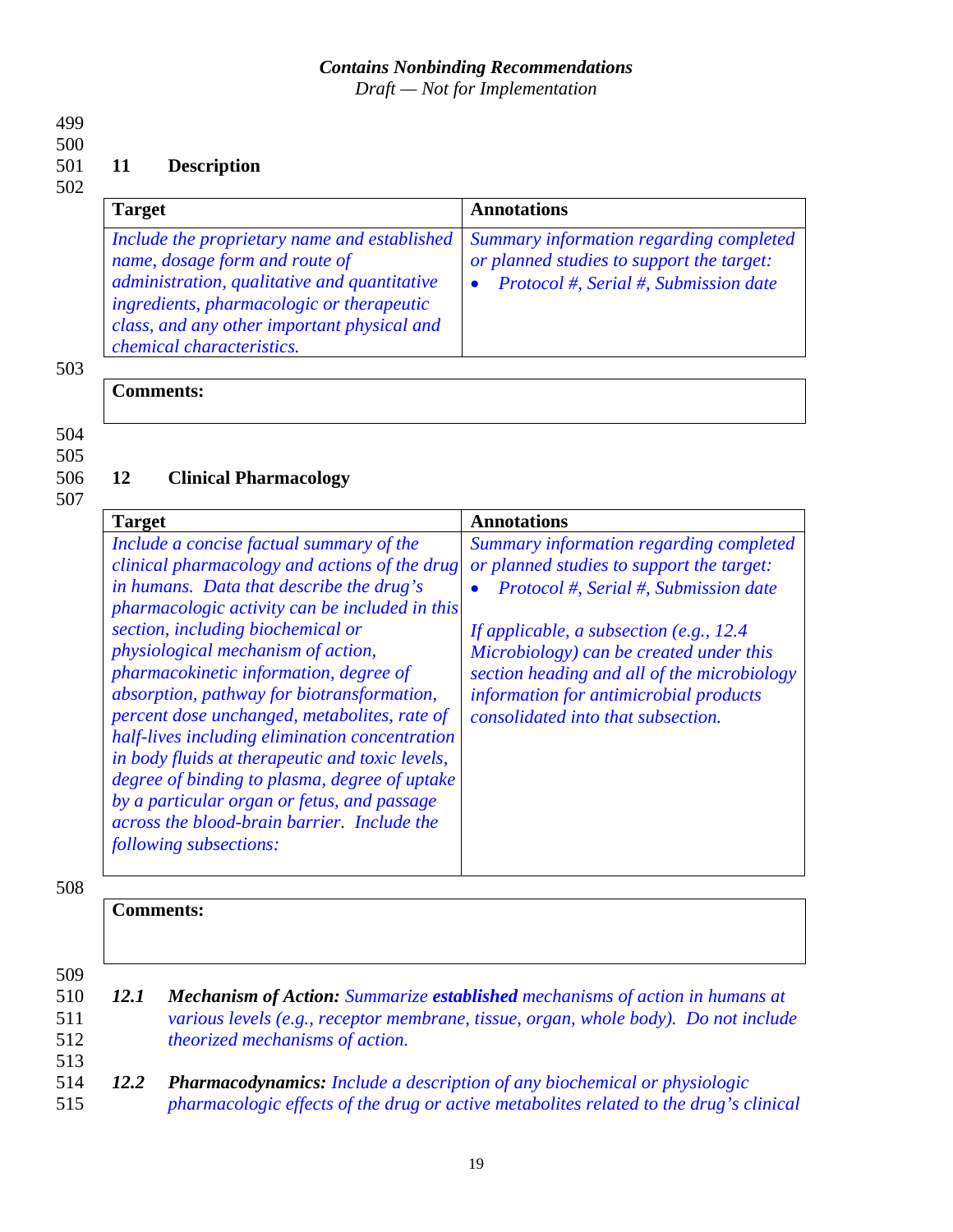*Draft — Not for Implementation* 

- *effect or those related to adverse effects or toxicity. Include data on exposure-response relationship and time course of pharmacodynamic response.* 516 517
- 519 520 521 522 *12.3 Pharmacokinetics: Describe clinically significant pharmacokinetics of a drug or active metabolites (i.e., pertinent absorption, distribution, metabolism, and excretion parameters). Include results of pharmacokinetic studies that establish the absence of an effect, including pertinent human studies and in vitro data.*
- 523

518

524

#### 525 **13 Nonclinical Toxicology**

526

| <b>Target</b>                                                | <b>Annotations</b>                                                                                                            |
|--------------------------------------------------------------|-------------------------------------------------------------------------------------------------------------------------------|
| Include the following subsections, as<br><i>appropriate:</i> | Summary information regarding completed<br>or planned studies to support the target:<br>Protocol #, Serial #, Submission date |

527

#### **Comments:**

528

531 532 533

- 529 530 *13.1 Carcinogenesis, Mutagenesis, Impairment of Fertility:*
	- *Results of long-term carcinogenicity studies species identified*
	- *Mutagenesis results*
		- *Reproduction study results*
- 534 535 536 537 *13.2 Animal Toxicology and/or Pharmacology: Ordinarily, significant animal data necessary for safe and effective use of the drug in humans should be included in other sections of the labeling, as appropriate. If the pertinent animal data cannot be appropriately incorporated into other sections of the labeling, this subsection can be used.*
- 538 539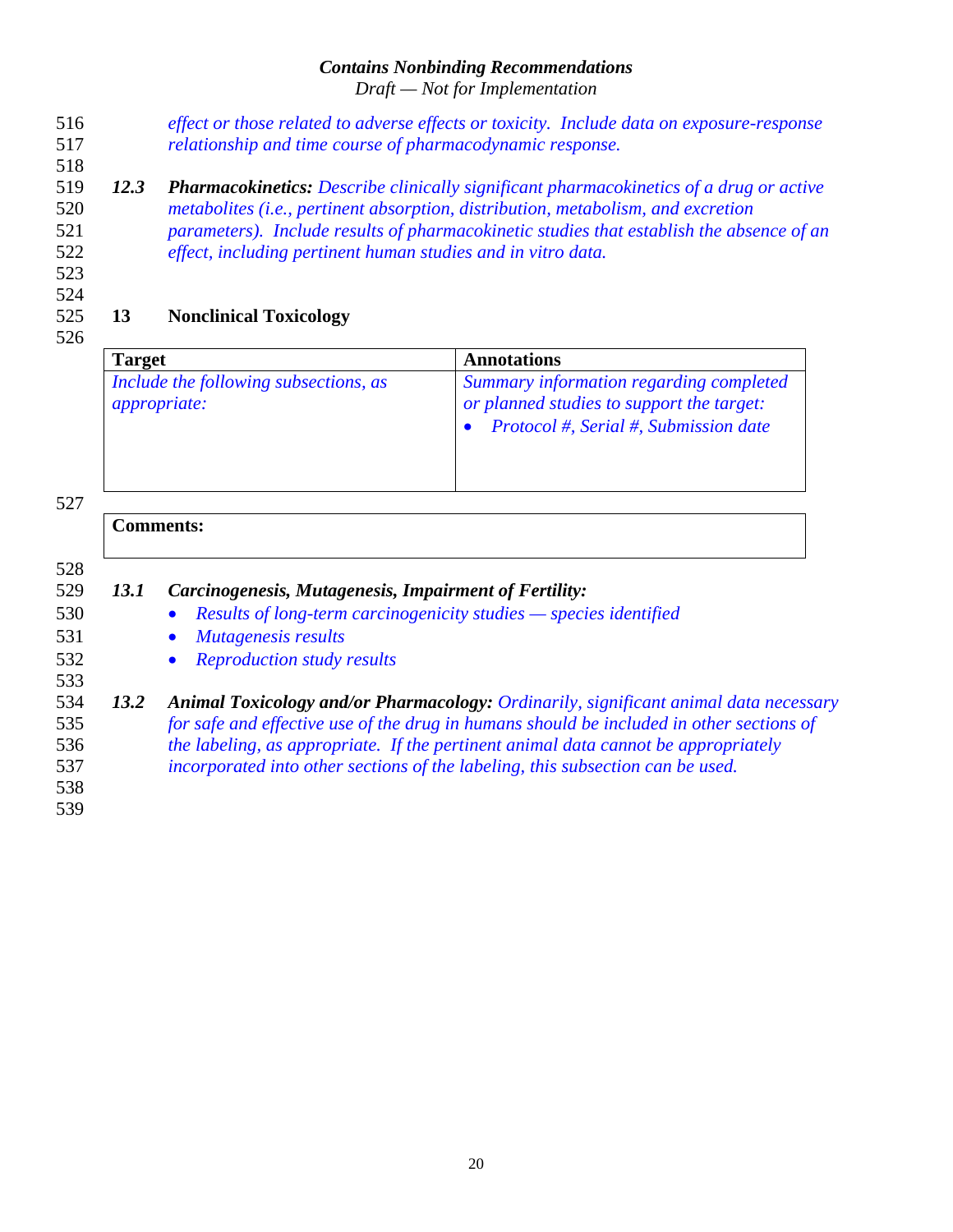*Draft — Not for Implementation* 

#### 540 **14 Clinical Studies**

#### 541

| Provide a description of studies that support<br>statements about the efficacy or safety<br>planned studies regarding the intent to<br>benefits. Consider including a description of<br>supporting tables and graphs.<br>primary or secondary endpoints in the<br>selected population):<br>Measurement instruments (e.g.,<br>$\bullet$<br>and references to supporting<br>development and validation<br>documentation<br>will be (or have been) run (i.e.,<br>geographical area). | <b>Target</b> | <b>Annotations</b>                                                                                                                                                                                                                                                  |
|-----------------------------------------------------------------------------------------------------------------------------------------------------------------------------------------------------------------------------------------------------------------------------------------------------------------------------------------------------------------------------------------------------------------------------------------------------------------------------------|---------------|---------------------------------------------------------------------------------------------------------------------------------------------------------------------------------------------------------------------------------------------------------------------|
|                                                                                                                                                                                                                                                                                                                                                                                                                                                                                   |               | Summary information about completed or<br>develop evidence to support benefits of<br>treatment (i.e., safety or efficacy benefits of<br>Protocol #, Serial #, Submission date<br>patient-reported outcomes instrument)<br>Also consider including where the studies |
| <b>Comments:</b>                                                                                                                                                                                                                                                                                                                                                                                                                                                                  |               |                                                                                                                                                                                                                                                                     |